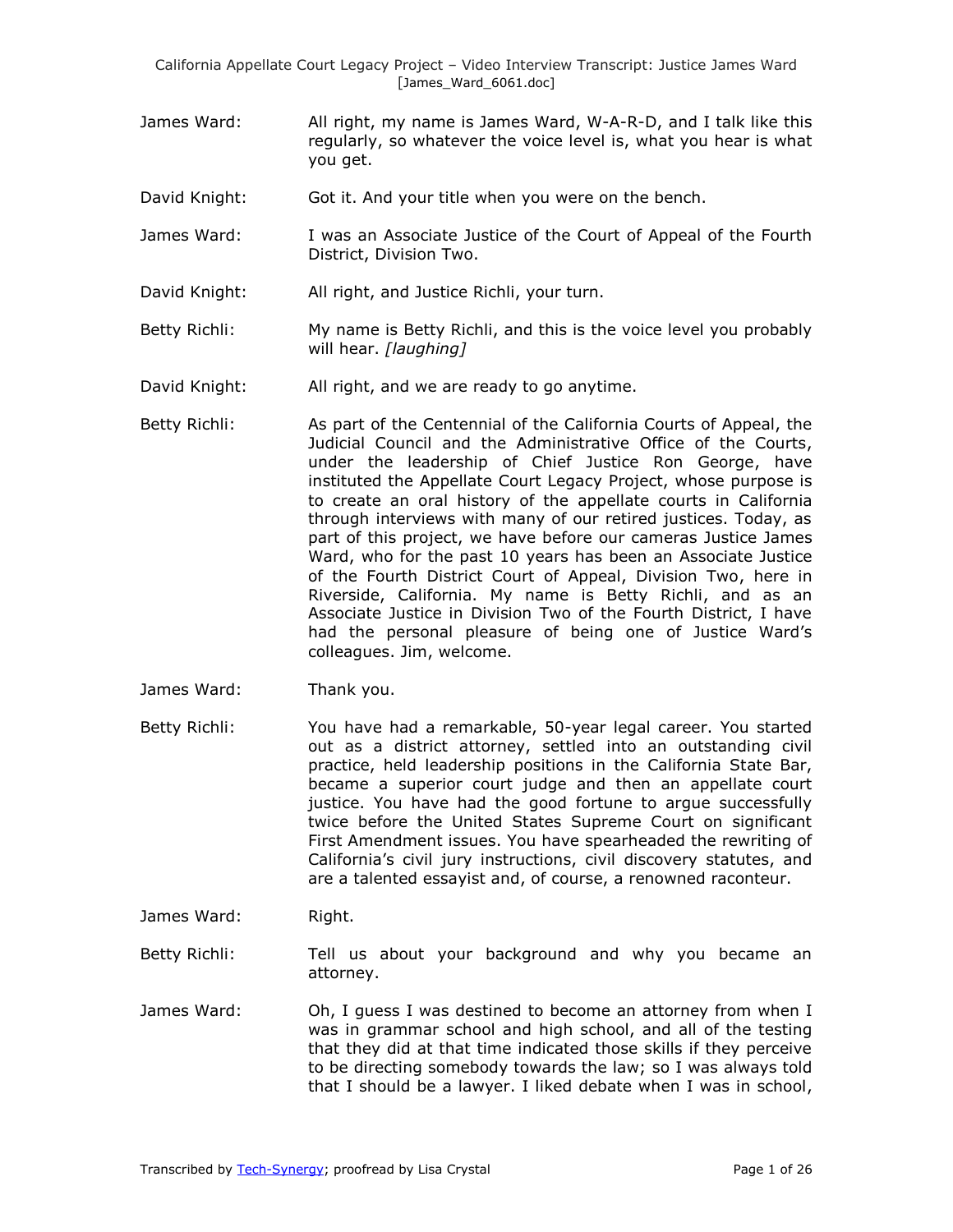and so it was just inevitable that when I went to college I aspired to go on to law school.

- Betty Richli: Where did you go to college and where did you attend law school?
- James Ward: Well, there are those who contend that I couldn't stay in college and I kept getting kicked out, but that's not true. The fact is, I graduated from the University of South Dakota after having gone to a number of schools, including some in Europe, because I'd dropped out for a while and went to live in Europe when I was a kid. But I graduated undergraduate at the University of South Dakota and I graduated law school from the University of San Francisco.
- Betty Richli: That must be where you acquired your love of fine wine and good food.
- James Ward: Yes, indeed. No, that was when I was in France, as a kid.
- Betty Richli: Well, after you graduated from law school, how did you wend your way down to Riverside, California?
- James Ward: Well, I was looking for a community that was whole in and of itself; it wasn't just simply a part of a megapolis, as it were. And I looked at Riverside and thought it was a separate community, and so I applied for a job here. I got a job in the district attorney's office, and that settled it. We spent the rest of our lives, or we have spent the rest of our lives, in Riverside.
- Betty Richli: By "we," you mean, of course, your lovely wife Carole.
- James Ward: That's correct. We have been married, I tell everybody it's about 86 years, but in truth it's about 51 years. *[laughing]*
- Betty Richli: *[Laughing]* Maybe that's her perception of it.
- James Ward: Yeah, it could be.
- Betty Richli: After you left the district attorney's office you entered private practice, and that was a private civil practice. Tell us a little bit about that and what some of the highlights of that practice were.
- James Ward: I wasn't in the district attorney's office very long, about a year and a half, and a couple of attorneys here in town, Lee Badger and Jerry Schulte, approached me about coming to work with them and I immediately jumped at the opportunity because I really wanted to be in civil practice. And then after being there a few years, I was once again approached to join the law firm of Thompson & Colegate in Riverside, and I spent the rest of my legal career, 30-some years there, before I went on the bench.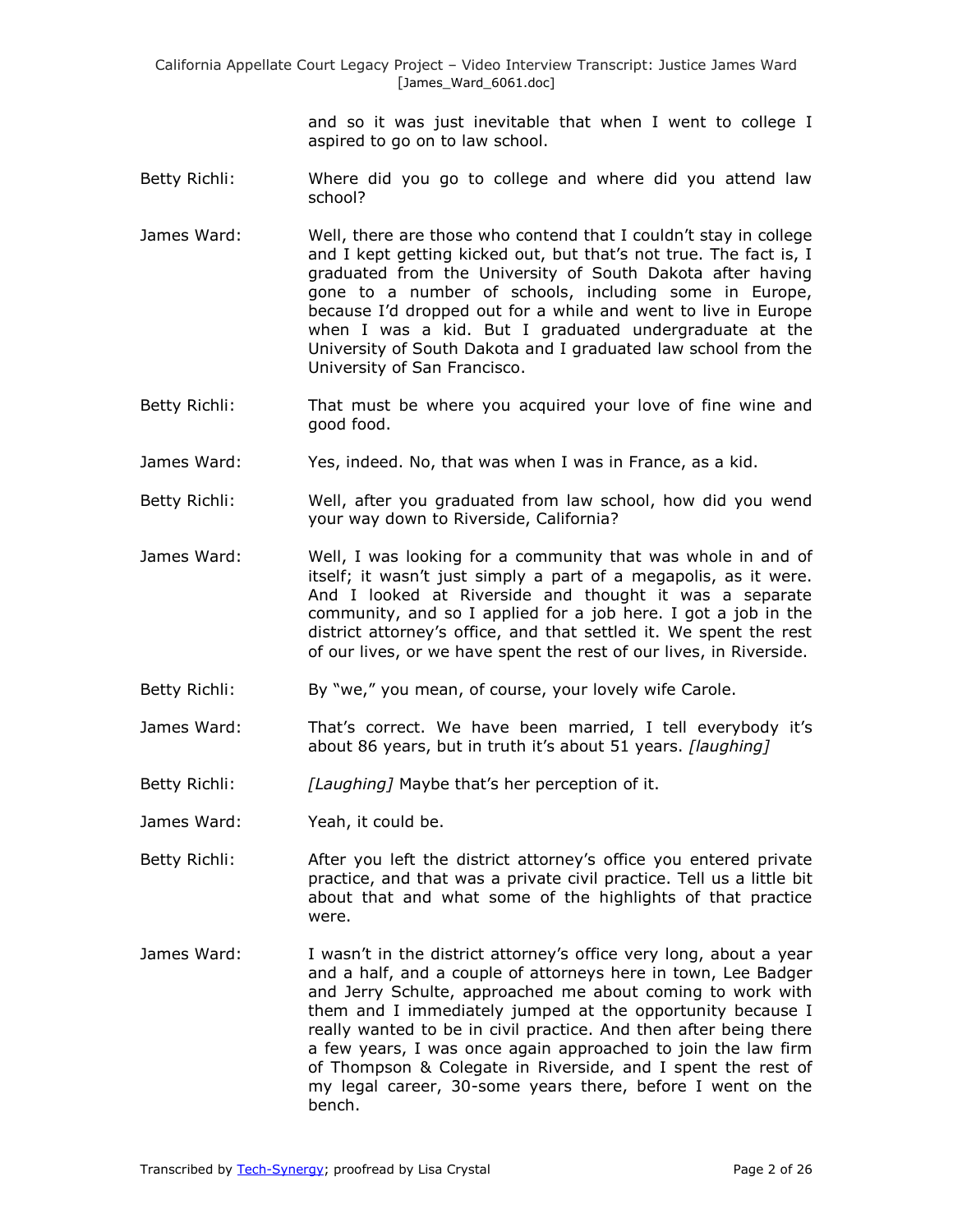$(00:04:58)$ 

- Betty Richli: And you were primarily a litigator with that firm, is that not correct?
- James Ward: Yes, that's the way it evolved. I did a number of different things—and I'm sure you'll be getting to it, including the First Amendment work and representing the media—but the largest part of my practice in the end involved trying cases or litigating cases, as the case may be.
- Betty Richli: While you were in civil practice, and during that 37-year period, you were incredibly active in the California State Bar and you had held a number of leadership positions; tell us more about that.
- James Ward: Well, it started out is when I first came to the community I immediately joined the Riverside County Bar Association. And I hardly ever joined anything that I didn't want to get active in, and so I got active in it; and after a while, I aspired to be president, ran for the job, got it. And I was very proud of the work that I did as a president at the Riverside County Bar. I worked hard at it, and as a result of that, I guess, I was tapped to be on the Executive Committee of the Conference of Delegates of the State Bar.

While there, I saw there was a possibility of gaining a seat on the Board of Governors of the State Bar. Orange County had traditionally at that time always won the seat because they had the votes. So somebody from Riverside had to really mount an effective political campaign to do it, and I did just that. I worked very hard at it and I was elected to the Board of Governors and went to serve three years. During that period, once again I thought, well, if I'm in this, I'm going to do the job right. So I worked hard at it, and my records later reflected that I made over 150 trips to San Francisco, plus maybe 50 or more trips to other communities in the state, during the course of my board work. And I really spent a lot of time doing it. In fact, I think it impacted adversely on my law practice, but I worked really hard at it because I felt it was important work, and it got me involved in a lot of things that I transcended to after that.

- Betty Richli: What was the most important aspect of your participation with the State Bar?
- James Ward: Well, it was a growing experience and learning experience for me because it was so necessary to get along with other people on the board and we had such a divergence of opinions. And I struggled with that, but I think I learned from that how to handle group activities. And this was in the early '80s and it was after that that I had a lot of groups that I had to handle,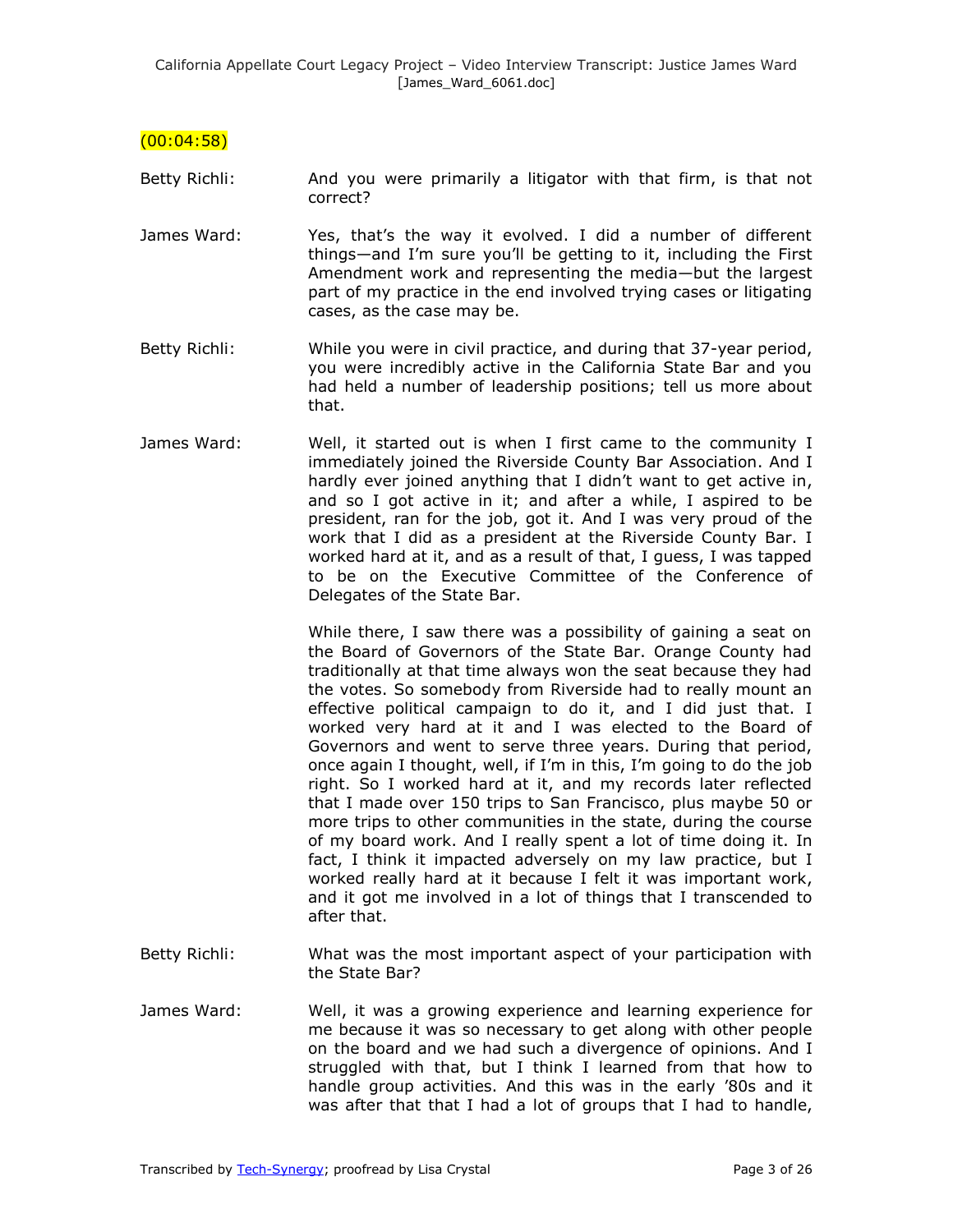> and I think that's what I had learned most from the State Bar. As I say, I was pleased with what I did, but it transcended then into other work that followed my time on the Board of Governors.

- Betty Richli: Such as?
- James Ward: Well, I was very interested in the Jenny Commission, Judicial Nominees Evaluation Commission. I felt they played an important role, and they were really being put down to a large extent by many elements in the state legal community. And I was defensive of them, and so immediately after leaving the board I was appointed to the Jenny Commission and I eventually served as chair of it. I had participated in writing the rules; I was asked later to rewrite the rules of the Jenny Commission. Eventually I went on the appellate panel of the Jenny Commission. And then the culmination of all of this involvement with the Jenny Commission was that the . . . well, the State Bar and the Judicial Council asked me to investigate the Jenny Commission when it was perceived that they had made a very major mistake. And so I headed a commission, which was about the third or fourth commission I had been involved with as chair, about the Jenny Commission. But this one we investigated it and recommended major changes, many of which were implemented.
- Betty Richli: And did this occur before your appointment to the appellate court or about the same time and continued on during your tenure as an appellate court jurist?

### $(00:09:50)$

- James Ward: Yeah, that's interesting that you should ask that. On the day that I was to be sworn in as an appellate court justice, I was frantically called off the podium by people who were frantically trying to reach me on the phone to ask me to take on this job of investigating the Jenny Commission. And I said, "Well, I'm just going on the appellate court." But I said, "Fine, I'll do it." And so that was a very important job, actually. I think, hopefully, we made an impact on the Jenny Commission and made it better. They didn't take all our recommendations, but a lot of them, and once again was one of those deals that I jumped into with both feet and had to work hard at it.
- Betty Richli: All of the experience that you had with the State Bar and your private practice, did any of it, all of it, or part of it influence your appellate work?
- James Ward: Oh, surely it did, not so much the involvement in attorney governance as my practice. When I was in practice, I abhorred the enormous expense of litigation and the bickering and fighting between counsel and a lot of the nonsense that we see in the practice of law, and my aspiration always was to find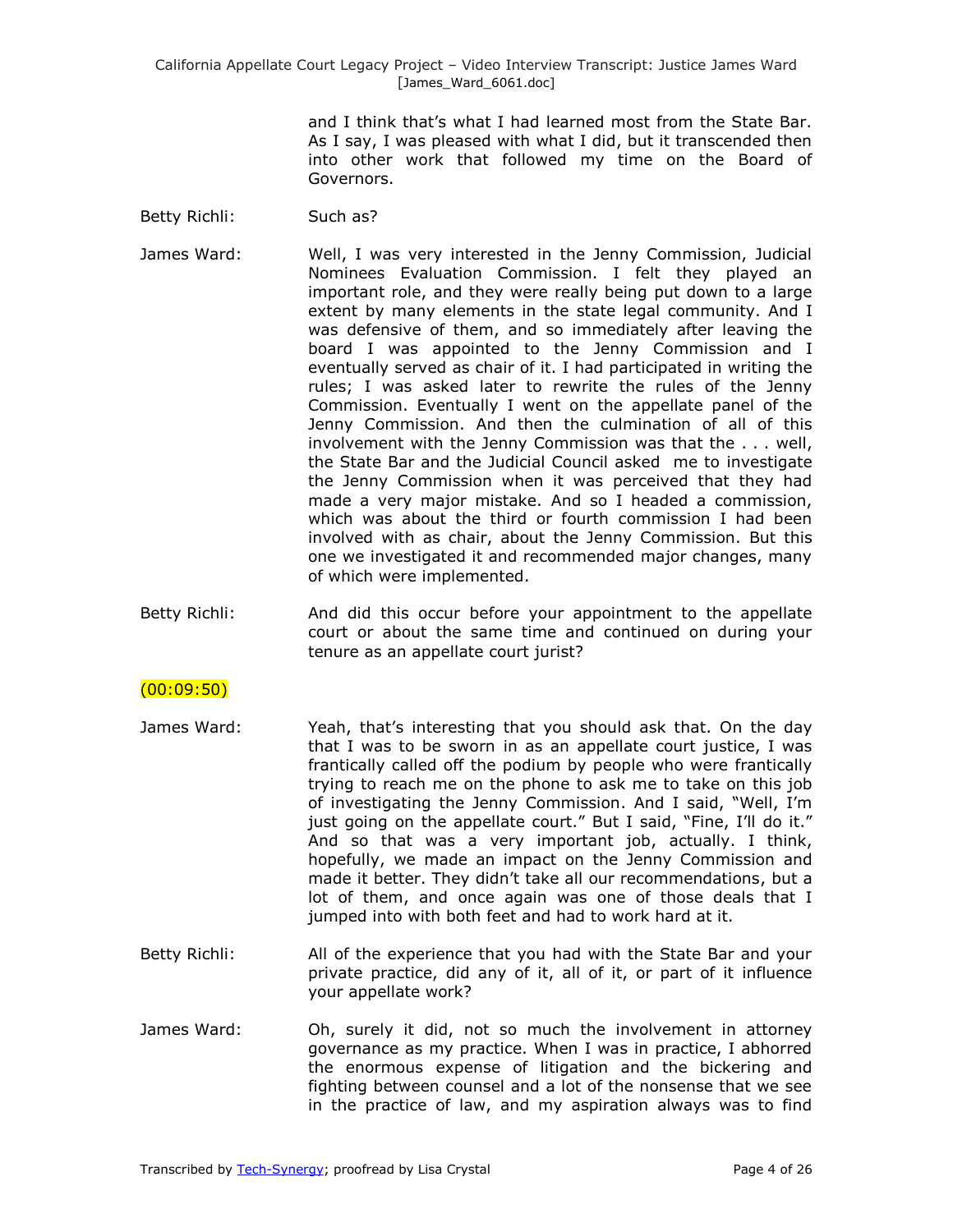some sensible way to solve people's problems without having to go to a judge or jury. I tried jury cases and I tried a lot of court trials, but I always preferred to find some method of settling it. And that attitude, when I was in practice, really developed in my time on the bench. My calendar, when I was a trial court judge, was really pretty clear because I settled so many cases. *[laughing]* I think probably a lot of attorneys felt that I really put a lot of pressure on them to settle, but I thought it was important for the clients and the attorneys and the system that some way of settling cases be arrived at as opposed to just flat litigating them.

Now, when I came here to this court, Justice Ramirez got me aside virtually the first day I arrived and said, "Look, you have this reputation for settling cases; we want you to do some settlements here at the court." And that was a little new at the time; I was the first justice to jump into it. And I did settle a lot of cases, and I think I enjoyed that as much or more than anything else I did when I was on the appellate court.

- Betty Richli: Yeah, that seemed to be, as you say, that was really almost a novel idea at the appellate court level and—
- James Ward: Well, I—
- Betty Richli: Well, it proved to be very successful in this division.
- James Ward: Oh, you're absolutely right, and the credit goes to Justice Ramirez, because he set up a panel of attorneys to donate their time to settle cases. But there were just those tough cases that it would be better to have a judge involved and then they would throw those to me. And then later, of course, Justice Gaut came along and Justice King and then later even Justice Ramirez and yourself; everybody began to get involved in it. But this division has just an exemplary record of settling lawsuits, which always pleased me a great deal. I think in the state, we have a premier operation in that regard.
- Betty Richli: Before we leave your private practice experience, I think it's important that you talk about what to me must be a highlight of your legal career, and that is having to argue not once but twice before the United States Supreme Court on two very significant First Amendment cases. How did you become involved with the initial underlying cases, and tell us about your experiences appearing before the likes of Sandra Day O'Connor and I guess it must have been the Rehnquist court, or was it the Burger court?
- James Ward: Well, actually it was the Burger court.

Betty Richli: Yeah.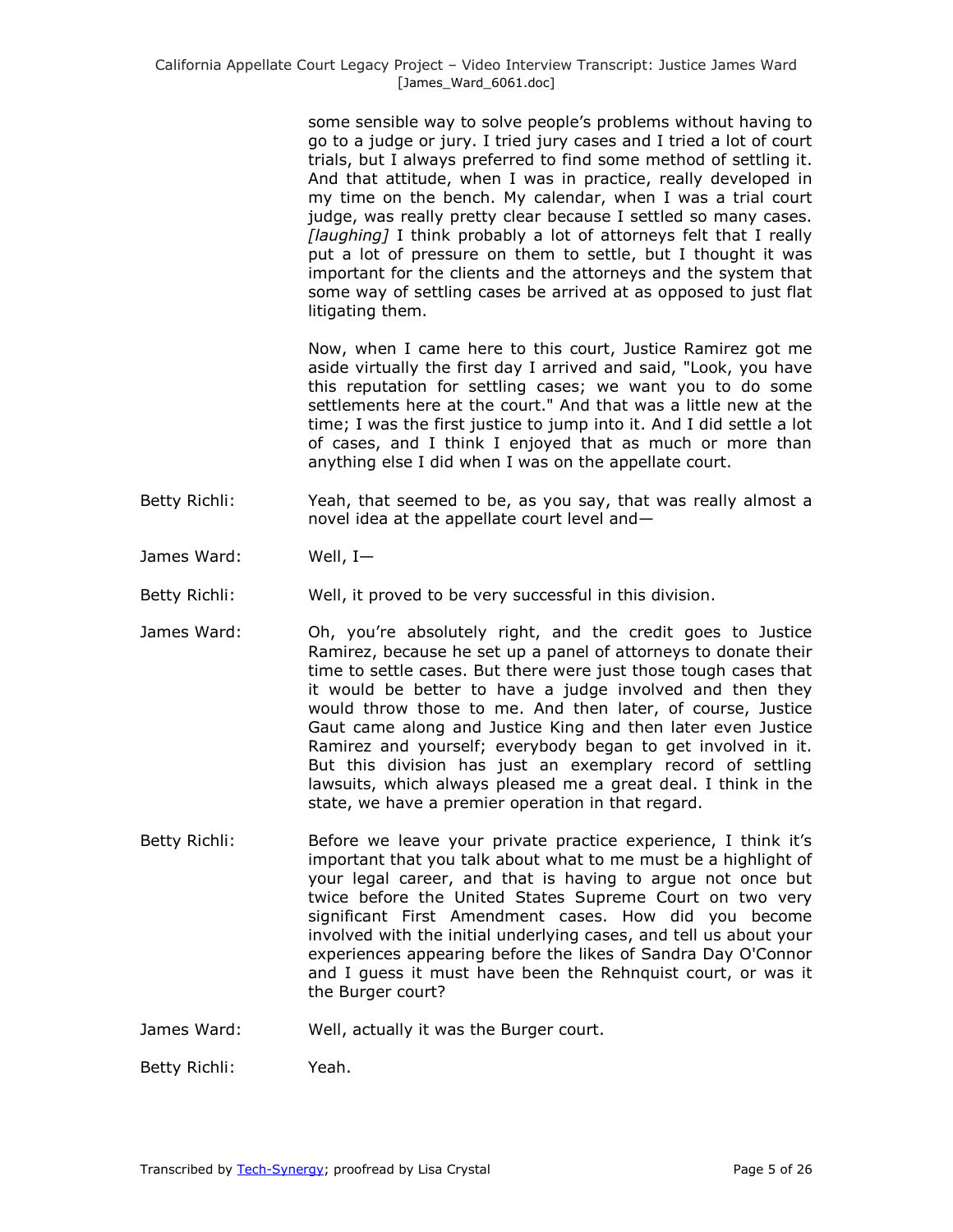James Ward: The Right, but Rehnquist was on the court at the time. But, well, it all started with my being hired for some relatively mundane matters by the Riverside *Press-Enterprise*, our local newspaper, and I continued to represent them for a number of years, later several other media organizations. But at that time, there was a unique thing occurring whereby the press and the public were excluded from the courtroom in capital cases, and we found that the door of the courtroom was being slammed in our face, as it were. And the press asked me to investigate and challenge the practice, and that was the start of it.

## (00:15:09)

It eventually culminated in two cases: one involving the voir dire of the jury and the second involving the right of access to preliminary hearings in the state of California. And in both instances I upheld the position of the importance of the right of access to the courtroom. It eventually transcended into much larger arenas of right of access, but those were the narrower issues that we argued. And of course what happened was typical: we would lose at the trial court because the trial court judges would shut the courthouse door. We couldn't get in, so we'd come over to this court, the Court of Appeal, and we'd get a postcard back that says, "Nah, you don't have a case."

The Supreme Court of California wouldn't listen to us, so we had no recourse except to go to the United States Supreme Court, which we did on certiorari. At first they just sort of expressed a little interest; we got a couple of votes. We kept trying and trying and eventually they took our case, and then of course I got the dream of a lifetime of an attorney: to go to the United States Supreme Court.

I was a small-town lawyer, as it were, and they were the bigshot lawyers who will go unmentioned. But some of them even called me on the phone broadly suggesting that well, maybe there with their experience they ought to argue the case, and you're just a small, punk lawyer; what do you know about anything? But fortunately my client said, "No, you're our man; you take the case and arque it."

So I went to Washington, DC, a number of times, actually, and they—all of the media people across the nation—rallied to say, "We're going to help this guy," and so they . . . Time after time we had mock trials in Washington and elsewhere, and time after time they had spent all day long just cutting me down to size, beating up on me. And so by the time I got to the Supreme Court it really wasn't that frightening, because I was really well prepared, and thanks to a lot of really good and very smart lawyers who prepared me. And so I argued the case.

And one interesting thing that was really fun was that Justice O'Connor had a particular interest, so she wanted to press me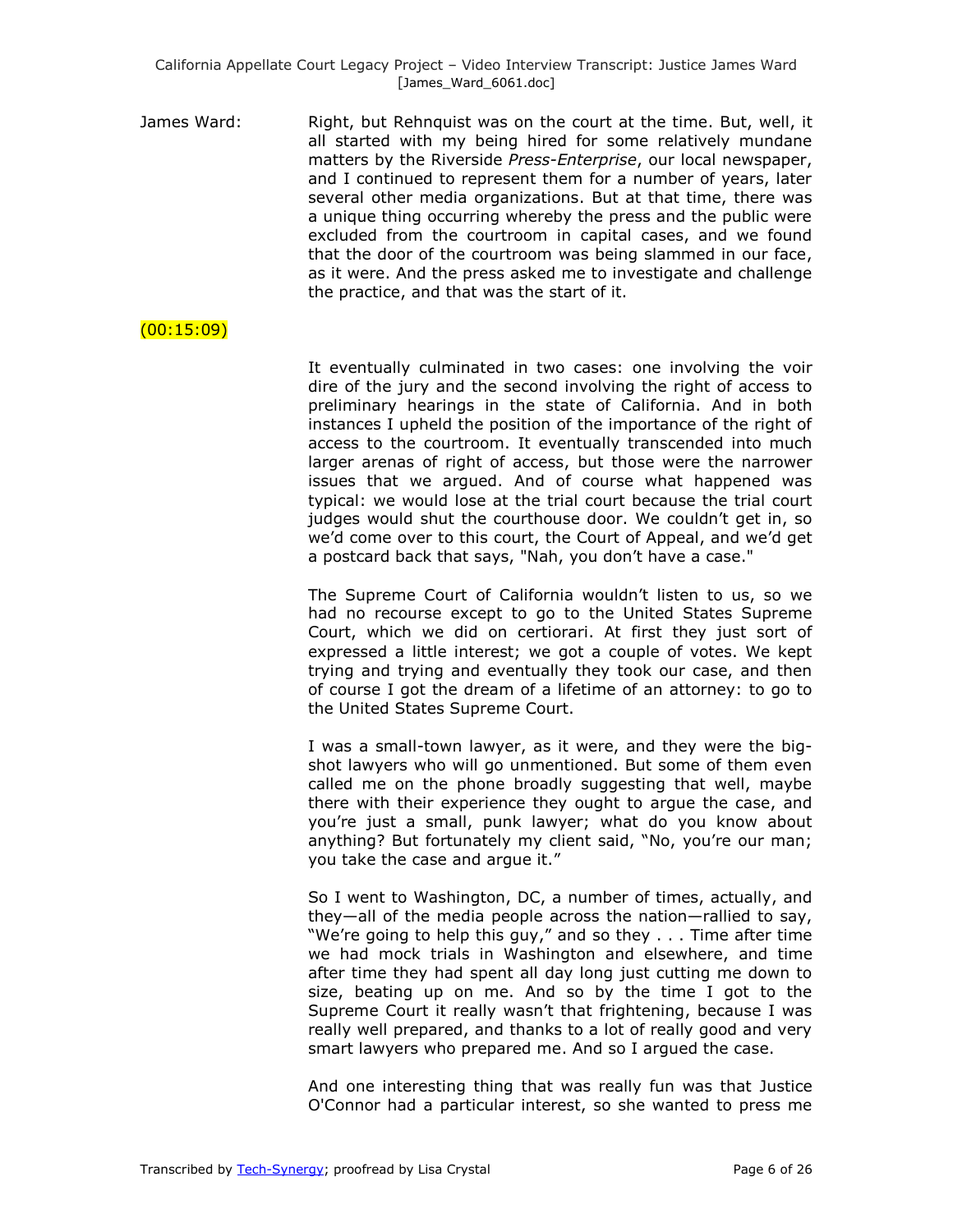on the point; and I knew with that, if I answered her question directly that it would cast me in the light of an extreme position that I did not want. I didn't want to go there. So I kept saying to her, "We don't argue that at this time, Justice O'Connor." And she let me say that once or twice, but then finally she said, "Mr. Ward, that is not a satisfactory answer." And she came down hard on me, and I said, "Okay." And then I unloaded on her and I told her my extreme position, fearful that it would harm me; but in the end it didn't and she says, "Well, it sounds to me, Mr. Ward, like you plan on coming back.‖ And I said, "I'll be back, Justice O'Connor," never believing in a million years that I would be.

But anyway, as it turned out, I did go back just two years later and argued even more significant issues at that time. She looked down at me and smiled and said, "Mr. Ward, haven't we had this conversation before?" And I said, "Yes we have." *[laughing]* Then it was funny, because she actually asked me, she made me go to yet another extreme position, and then she says, "Well, do you plan on coming back again?" Well, I wasn't quite so bold that time, so . . .

But in any event, years later I really became friends with her. We had conversations about that, and it was really quite amusing and enjoyable. But it's a wonderful experience going to the Supreme Court; it's just beyond any experience that a lawyer can have, frankly.

- Betty Richli: With all of that in mind, having argued before Chief Justice Burger, Justices Rehnquist, O'Connor, what appellate jurist most influenced you?
- James Ward: Well, that's an interesting question.

Betty Richli: **Or jurists, I might add.** 

James Ward: Yeah, right, that's an interesting question. I think I would maybe reduce it down to a more local level. Well, there were some jurists that did impress me because I wasn't very pleased with what they did to me, but that wouldn't—

#### $(00:20:04)$

- Betty Richli: We won't go there.
- James Ward: We won't go there, right. But if we go to this court, I just admired so much the scholarship of Marcus Kaufman. But as much as I admired that, in the end I think the justices that I admired the most and maybe got the most out of what they did were those who had this friendly, or to use the word "collegial," attitude towards the practice of law, towards the appellate practice and making appellate decisions: people like Joe Campbell and Jake Hews. And while scholarship is extremely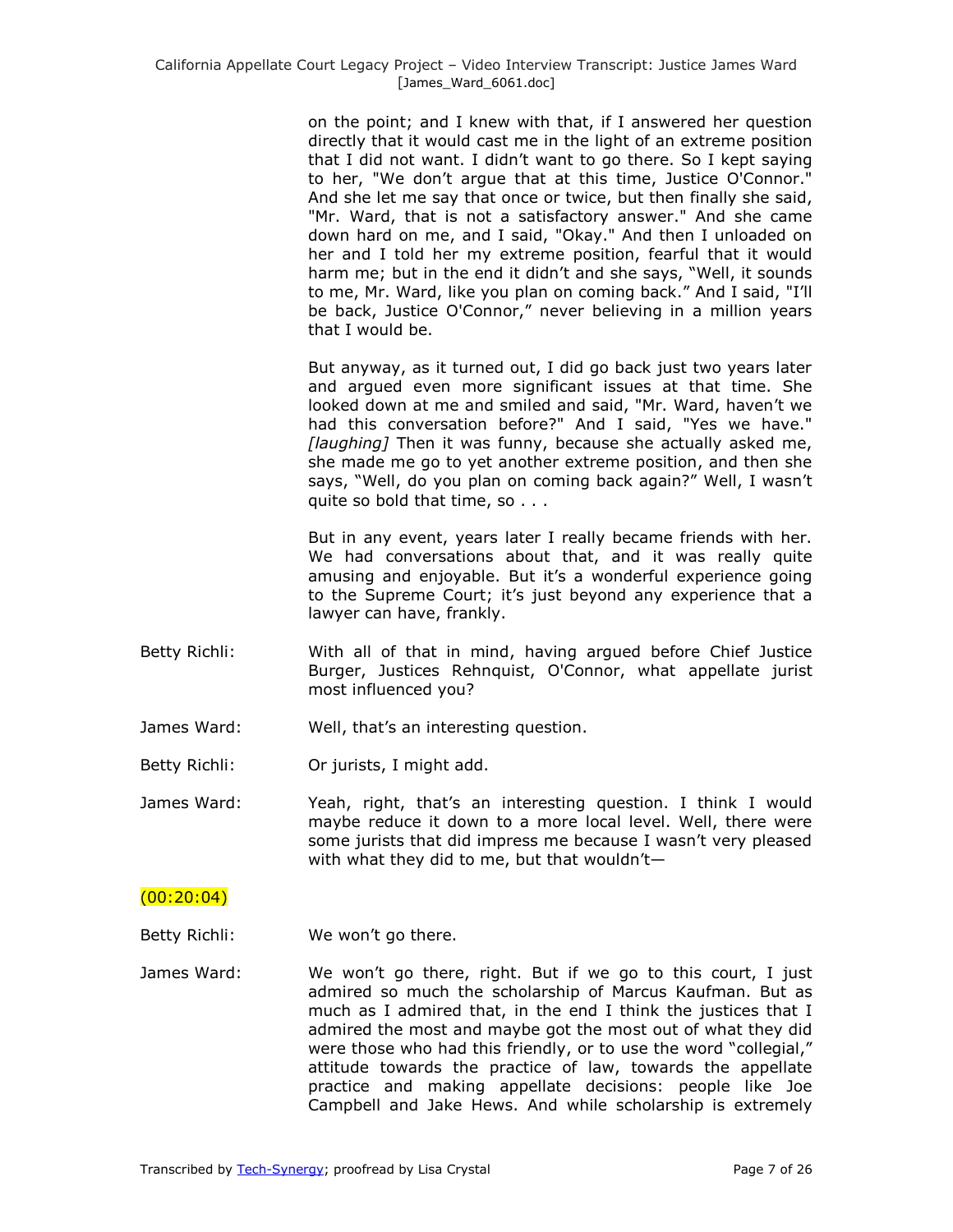> important, I think there are other very important qualities of a justice that I found in them, that I tried to emulate, because frankly, I had never considered myself smart enough to be anywhere near like Marcus Kaufman. But the bottom line is that from a standpoint of admiration, that's where I would be coming from.

- Betty Richli: You mentioned the word "collegial," and that naturally segues into a topic that I know is near and dear to your heart. You were quoted once as saying, "Collegiality is the most important qualification for an appellate jurist." I'm going to let you wax eloquently on that subject. Why do you believe that, and how does that characteristic, in your opinion, affect the work of the appellate court?
- James Ward: Well, that's really easy to answer because as a test, judges in personality testing, a greater percentage of judges are introverts than extroverts.
- Betty Richli: You obviously don't fall into that category.
- James Ward: Well, that's what people say, but probably because it's a scholarly pursuit and there's academic dimensions that come into it, et cetera, et cetera. But the bottom line is that you can't have somebody doing this job who is so insulated that they retreat into their office and don't pay any attention to the outside world. You have to have, in my opinion it's so important to have, people who want to be involved; and that involvement is not just in the community, but it has to do with the involvement with their fellow justices. I had been friendly with most of the justices of the Supreme Court for many years, and those that I most admire are those who seek consensus there and work with their other justices in working things out.

One of the things which I'm probably the most proud was there was a conversation to which I was not a party, but it was reported to me. Somebody asked another justice of this court, "Well, do you justices get together very much?" This was before I came on the court, and the answer was "No, not that often." And they said, "Well, when Jim Ward comes on, you will." And in fact I made an effort to try to get us all together and associate together, lunch, coffee—

- Betty Richli: In fact, you had an unusual appellation given to you, didn't you, in that regard?
- James Ward: Well, I can't remember what it was, but I hope it wasn't bad.
- Betty Richli: Social.
- James Ward: Oh that, yeah. *[laughing]*
- Betty Richli: X-O. *[laughing]*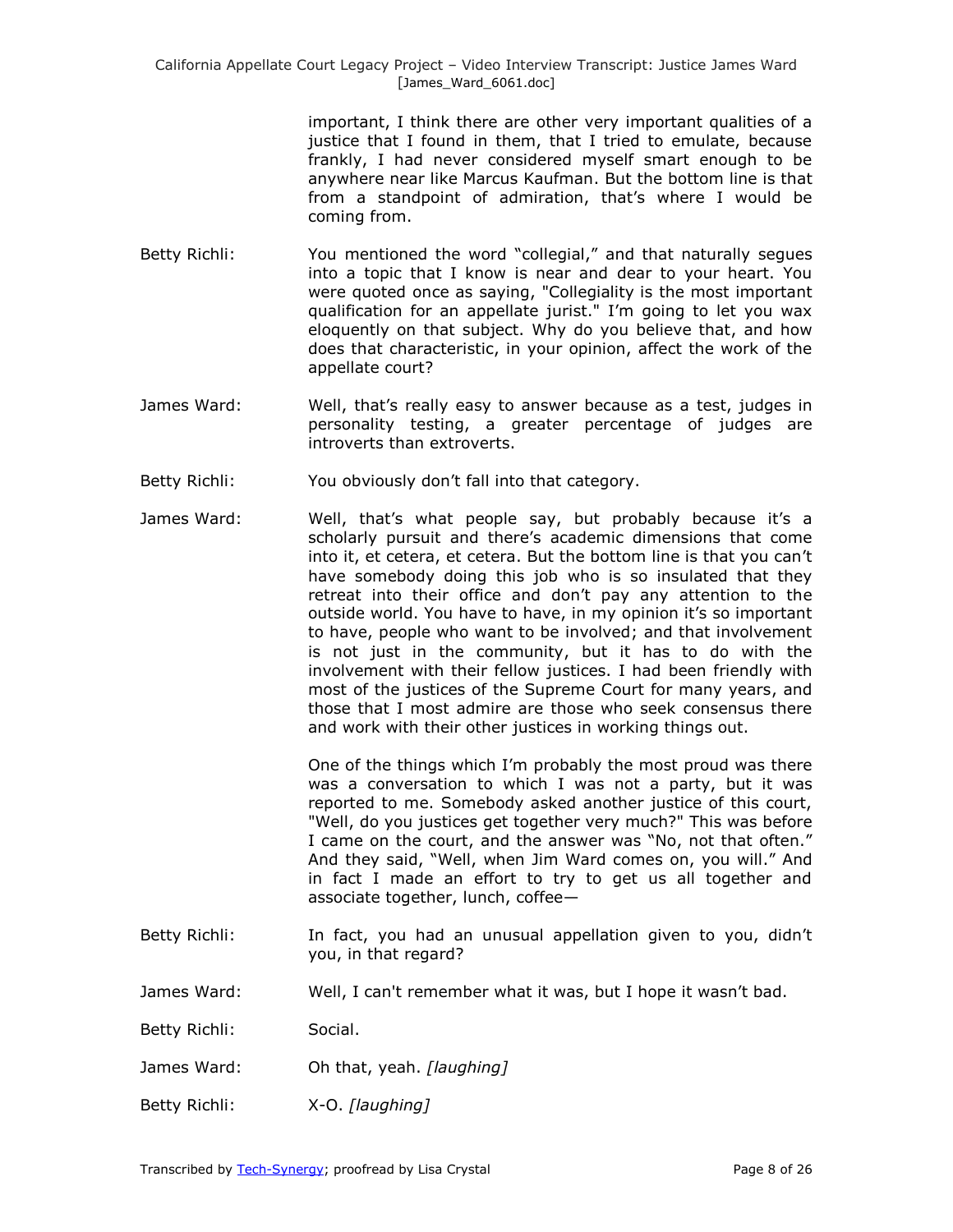James Ward: Yeah, yeah. Never mind. We won't go there, that's right, but the fact is that I think that it's important to get along with one another because we  $\dots$  I say "we," when I was a justice of the court, we all had our own opinions of the cases that came before us, and we would disagree. And that was a good thing, because if we were ever all on the same page, then something was wrong and the system wasn't working. So it was built in that we were going to disagree. Okay, that being the case, how do you go about doing that? Do you fight with one another or retreat to your chambers and get mad? No, you don't do that. You remain friendly but have friendly disagreement, and that way the system works best.

> That's why collegiality is so enormously important, and I applied it not only at here, but on everything I ever did—on the commissions I ran and the boards that I served on. My first order of business always was, where are we having dinner tonight? Because I felt that it was important to break bread together in order to be able to talk with one another and let the system work. That isn't to say you compromised your firmly held point of view; in fact, you were much more effective in presenting your point of view if you could talk to somebody about it. That's the whole collegiality gig, as I see it.

Betty Richli: So you really believe that it's not just having to do with this, a veneer of friendliness, but that it is a characteristic that affects the work product of the court, or can or should.

# $(00:25:10)$

- James Ward: Oh, absolutely, I was involved. I interviewed literally hundreds of people who wanted to be judges, and in many instances that involved people who wanted to be on the appellate court bench. I always looked for scholarship, of course—were they smart enough for the job—but I felt it was more important to look for their people skills, because a trial court judge has to have people skills every hour of every day that he or she sits on the bench; and an appellate court justice, while not interfacing with the public, has to interface with colleagues. And to me that was just enormously important in my evaluation of candidates. Of course, I did the evaluating in connection with the Jenny Commission, and I interviewed an enormous number of people, and in fact some of them are sitting on this bench today. It's interesting.
- Betty Richli: I believe you interviewed me early on. *[laughing]*
- James Ward: I didn't want to allude to my mistakes. *[laughing]* Just kidding, Betty, just kidding. Can we take a brief break?
- David Knight: We're rolling tape again, and anytime.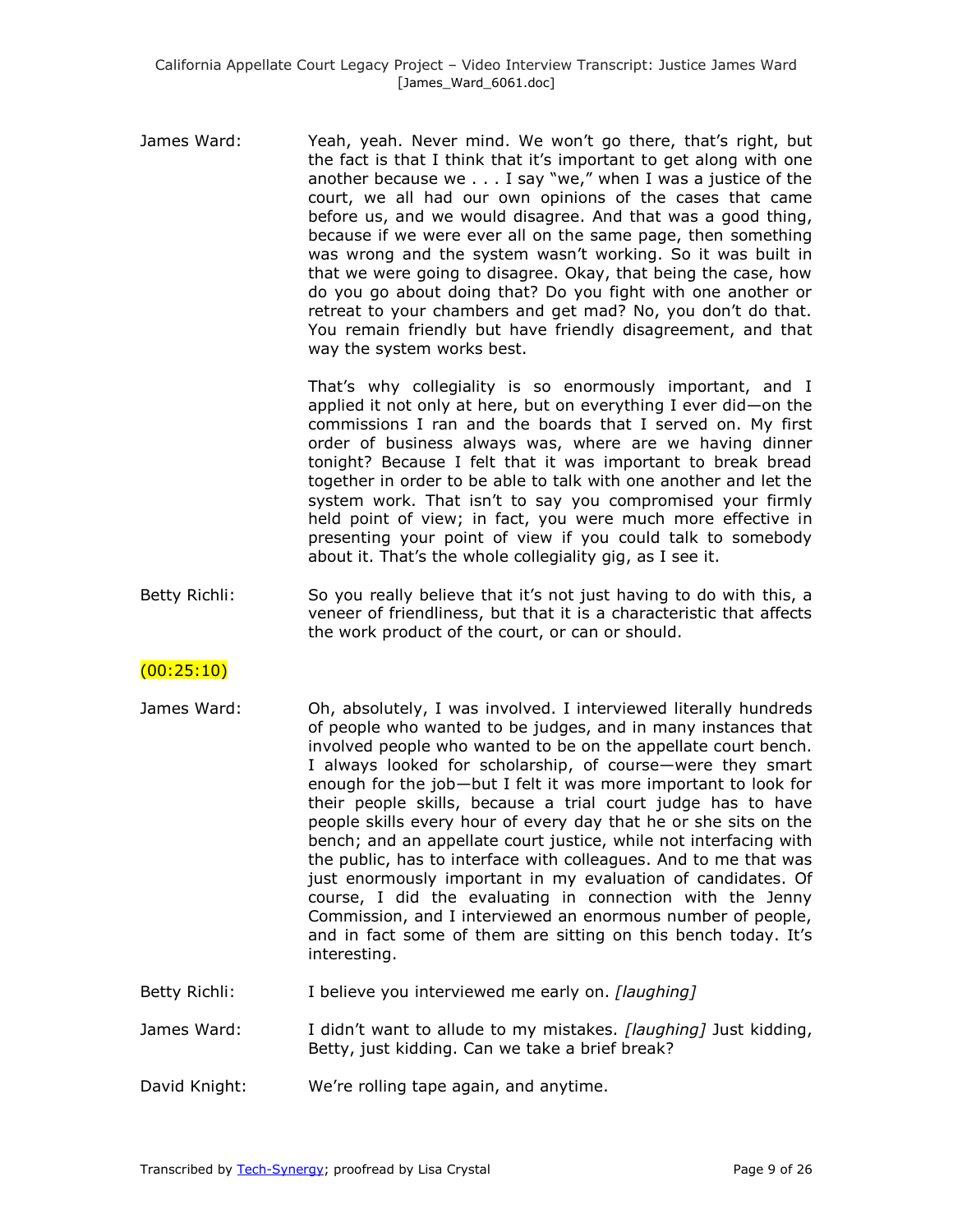- Betty Richli: I believe we were talking about your interviewing individuals for the superior court and municipal court benches and how it related to collegiality and the characteristics you looked for in jurists.
- James Ward: Right, well, I maybe said it all, but I just felt there were personal human characteristics that were maybe more impressive to me than scholarship. Maybe that was because I never considered myself a scholar, but I hoped that I was a decent human being. In any event, whatever my reasoning was, that was a strongly held belief, that people had to be good human beings in order to do this job.
- Betty Richli: When you became a judge, you left a 37-year private practice, leadership positions across the state; in fact, I remember when we would go to lunch and to dinner with the rest of our colleagues, invariably no matter where we were, whether it was in Riverside County, Los Angeles County, or San Francisco, we would be in a restaurant and somebody would always come up and introduce themselves to you and would know you. And it became sort of the inside joke that we could never take Jim Ward anywhere without having to face his coterie of admirers.
- James Ward: You're very kind to say that. Yet the truth was that I did get to know a lot of people in the state, in those years with the State Bar, and I always thought that it was a very important thing to be able to do. And it helped me with the other commissions that I worked on because there were people I could call and resources that I could look to. And I just, I don't know, I just think it's important to be friendly with people.
- Betty Richli: Well, it seemed to me, and I used to tease you that you had raised schmoozing to an art form, but I really admired your ability to meet people and to reconnect with people from your past. And it also seemed to me that when you moved into your judicial tenure both on the superior court and the appellate court, you took those abilities and moved them into leadership positions with the California Judges Association and the Judicial Council and the Administrative Office of the Courts. So tell us how you did that.
- James Ward: Well, you know.
- Betty Richli: And why.
- James Ward: Right. I didn't do any really conscious . . . I made no conscious effort to get involved in judicial positions; they just sort of came my way, frankly. When I went to Judges College, which we all do, I would kiddingly tell everybody I flunked Judges College because they made me come back a second year. But truth be known, at the end of Judges College, I got a call and they said, "Would you come back as an advisor next year?" I was bowled over because I didn't really expect it. But I did; I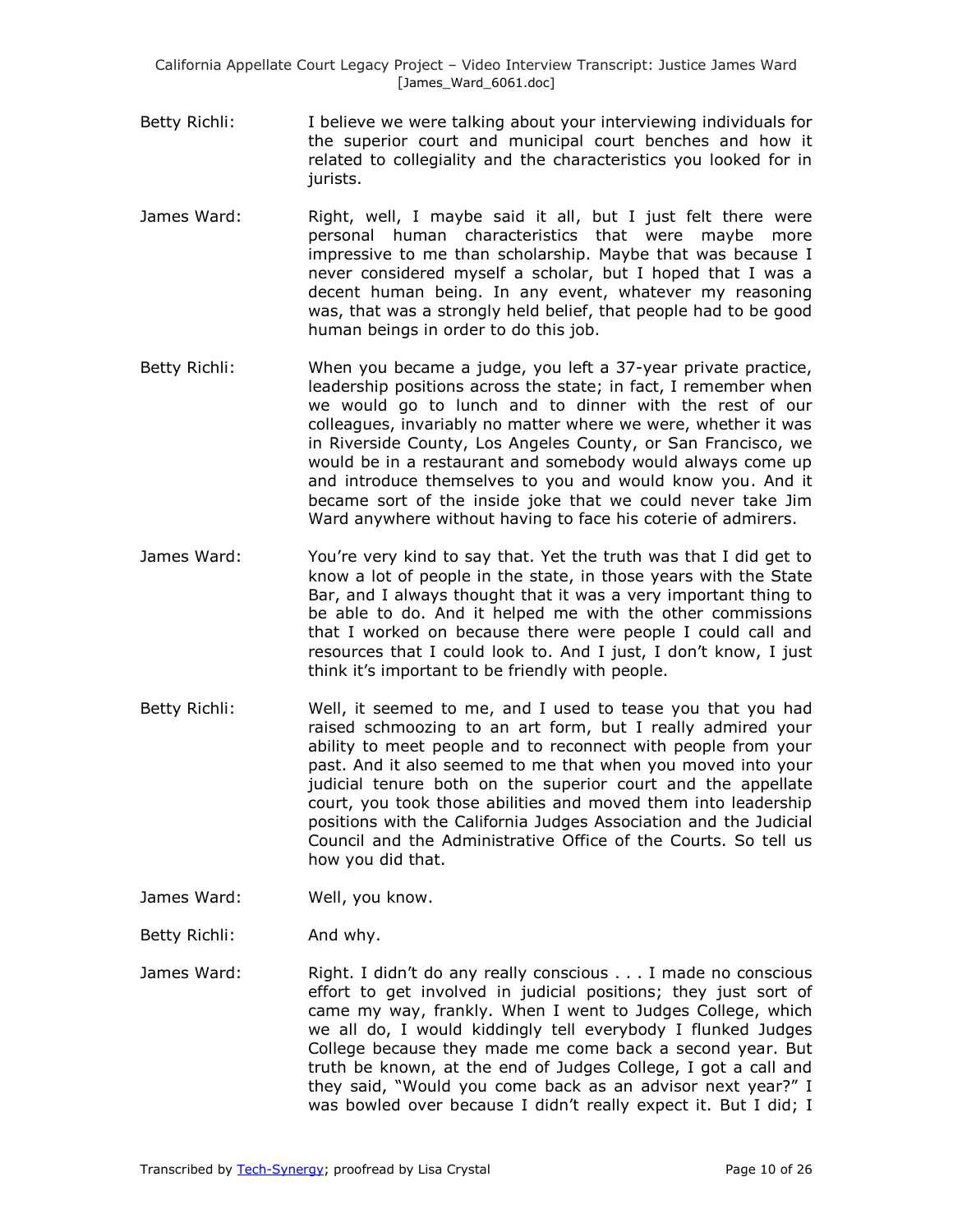went back and then that began a teaching gig with the new judges orientation, which . . . where I taught for a while. And in the Judicial College I regularly taught courses there and thereafter and thoroughly enjoyed that, and that segued into other jobs. And then finally most recently I have been asked to be on the Board of Directors of the California Judges Association, which pleases me because I always have had a lot of admiration for that organization.

### $(00:30:02)$

- James Ward: But that, and other things that I've been involved in, once you do a job people come around and ask you to do another job is what it amounts to. My wife gets mad at me because she's . . . here I'm 71 going on 72 years old, and she says, "When are you going to quit working on your resume?" But I just . . . I don't know, I enjoy being involved with judicial activities and I'm currently enjoying my involvement with the judicial activities that I'm now a part of.
- Betty Richli: As I recall, all that has led you into the international arena.
- James Ward: Well, yeah, in a way I was lucky enough to be asked to teach in Prague a couple of years back, in a course for lawyers from Kosovo; and of course Kosovo is very much in the news now, whether it will become a separate country or remain a province, of Serbia, et cetera, et cetera. And I acquainted myself with about a full one-third of the lawyers in Kosovo during the course of this training session.

And then another time I had a brief involvement in a teaching thing of Iraqis, which was pretty fascinating. We taught the course in Amman, Jordan. So that's been exciting, to get involved in that; frankly, I'd like to do a lot more of that. I love to travel and I would love to get involved with more of those things. But somehow or other you have to have the connections to be able to do it, and it hasn't always worked out.

I do enjoy teaching. I taught at University of California, Riverside, as an adjunct professor. You know, because after I gave the job up I asked you to do it. But bottom line is, that was an exciting thing. I taught a law school course at one time, and I've been on numerous panels and groups lecturing to attorneys and judges. Yes, I absolutely love the teaching thing.

- Betty Richli: Do you believe that your judicial philosophy had developed fully by the time you became an appellate court justice, or do you think that it continued to evolve during your tenure on the appellate court bench?
- James Ward: Oh, no, clearly it evolved. You know, you don't . . . a leopard doesn't change his spots. But my basic philosophy in life and all—developed through the years in legal practice—probably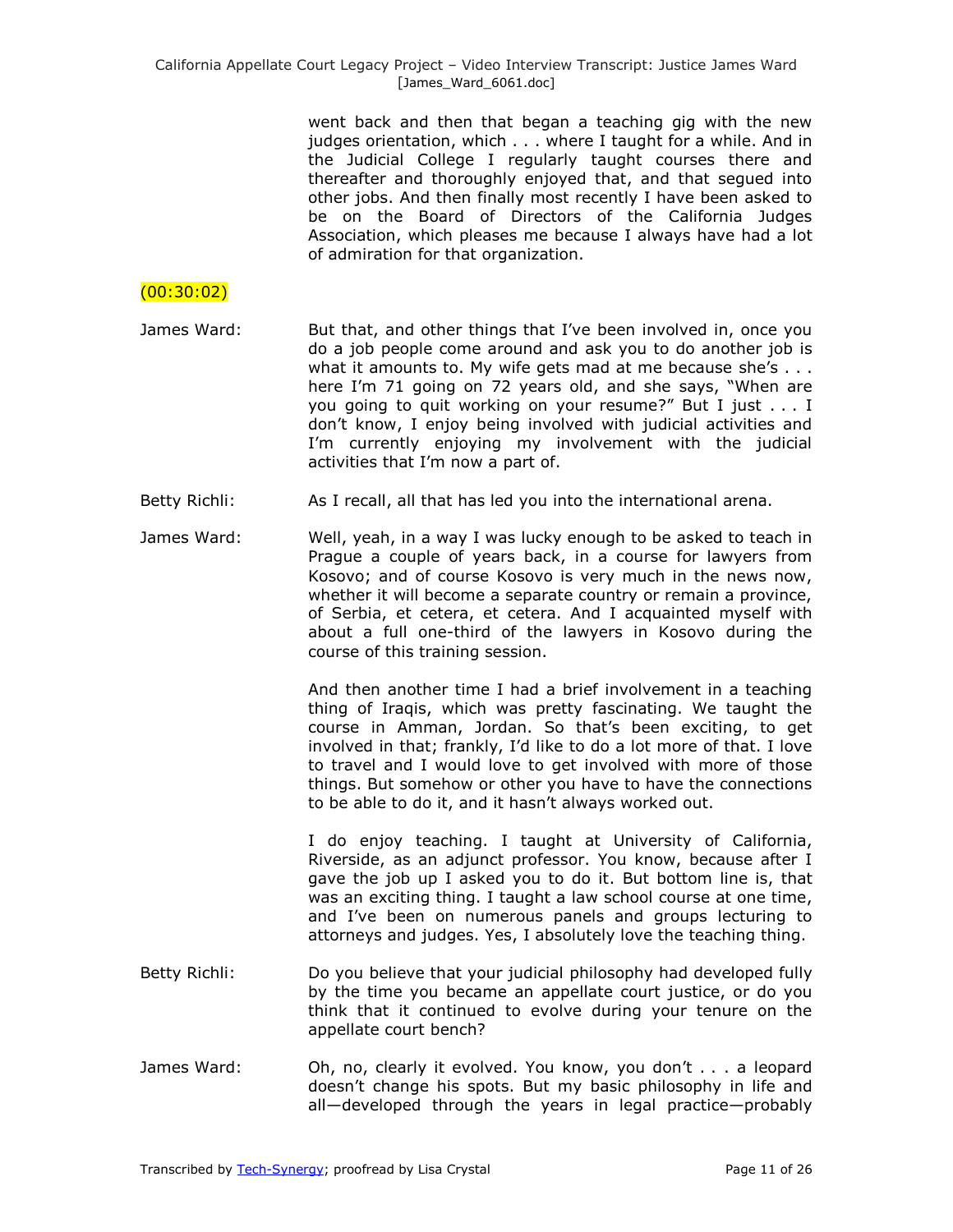stuck with me. But one thing that evolved, and I think it's important to point out, and I don't think people really appreciate the need for dissenting and concurring opinions from justices. I'm a huge believer in that. As I earlier said, I think if all justices in all courts are just on the same page and they're always in agreement, something is wrong; and if people don't disagree, something's wrong, because it just can't be that clear that everything is one way.

When a justice has an opinion that is slightly different or nuanced in some way different than the prevailing opinion, he or she ought to write a concurrence; and definitely when there is a disagreement, he or she ought to write a dissent. I had an interesting career in that the very first civil case that I had in this court, the author, who will go unnamed, wrote the opinion; I read it; and I thought, yeah, it's got that right, and I went along with it—until I heard oral argument. That oral argument, one counsel, really convinced me that we had it wrong. And so being unable to talk a justice into changing the case, I couldn't believe that this had happened to me.

I thought, what kind of a guy am I going to be considered at this court? But fortunately for me, it was sort of a highlight in my legal career. The Supreme Court bought my view of the case as opposed to the other justices' view, and so this court had to reverse its position in order to go along with the way I saw it. Of course, that gave me a great comfort level. But the funny thing about that is it occurred on my first case; if I have any regrets, it was that I didn't do more of that later.

# (00:34:54)

There would often be times that I would say well, I guess that's that law, and I would go along. And as I look back on it, I wish I had dissented more. And that's an odd thing to say, but I just really do believe that differences of opinion are the strength of the process, and we really need them. The thing that is so troublesome is this court is so tremendously impacted; it's been the most impacted court in the state for a number of years, and its volume of work has been huge, and the caseload per justice has been huge. And when you have that huge kind of caseload, you just don't have time for the niceties of concurring opinions and dissenting opinions, and regrettably you can't spend as much time as you really wish you could. And that's one thing I wish would change, would be that they would be able to lighten the caseload of the individual justices in this court.

- Betty Richli: What other qualities, other than collegiality, do you believe an appellate jurist should possess?
- James Ward: Well, one of the major ones is "see the big picture," because let's face it, a large part of what appellate justices do is pretty routine. I'm always reminded of Oliver Wendell Holmes's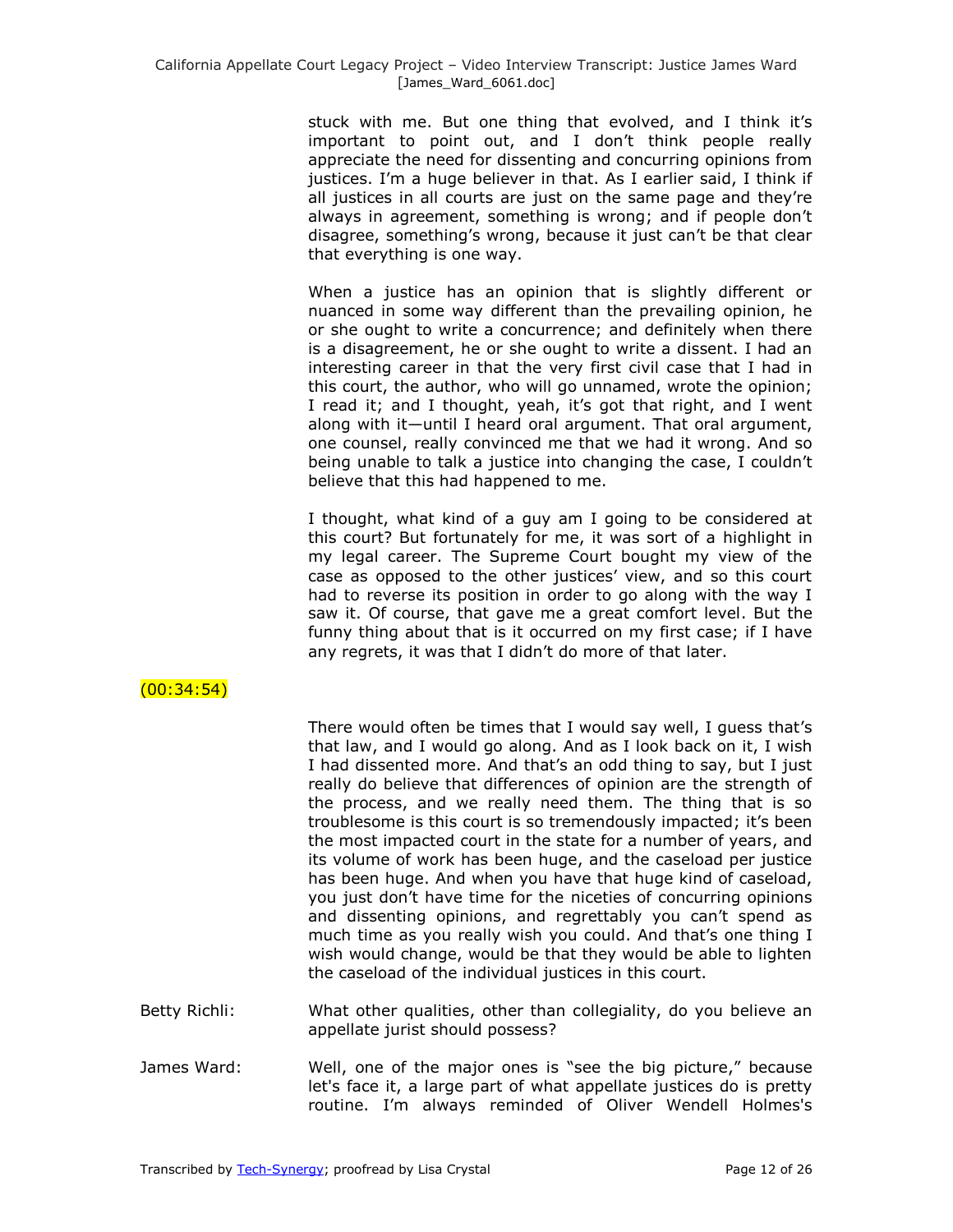famous quotation about his time as an intermediate justice of the court in, where was it, Massachusetts? Anyway, where he said he looked back on 1,000 cases, "Here's 1,000 cases," and he kept repeating that and referring to how mundane they were and how unimportant they were and so on and so forth. Of course, he went on to great things in the United States Supreme Court. That was a different time, but bottom line is, there's a lot of stuff that justices do that is just routine and not all that important and the cases never should have gotten here; but then there is that percentage of the cases that are so important and it's so important to evaluate where you're going to go. And while we operate on a case system whereby you have to live with the facts of the case as it appears in front of you, bottom line is that you want to look at the big picture. If we write this rule in this case, how is that going to impact the law for the next 5, 10, 20, 50 years?

And to me, looking at the big picture is really an extremely important thing. And that gets back to life experience and the ability to identify with community and all of that. And that's why scholarship is important as it is, I think is submerged next to those qualities that I just mentioned.

- Betty Richli: Do you remember the best advice you received as a justice or a judge that related to being a justice or a judge? *[laughing]*
- James Ward: Oh, yeah. Well, the biggest one is, don't take yourself too seriously. I remember when I was sworn in as a judge, somebody gave a talk—you know, several people give little talks—and one of them brought the story, and I don't have it exactly right; I wish I could go and look it up. But it was about the Roman Caesar or legionnaire or whatever, who whispered in his ear. They had someone ride on the chariot with him always to whisper in their ear that they were human and that they were mortal, et cetera, et cetera. And that's something that all judges have to do, lest we get "robe-itis" and become too impressed with ourselves. Don't take yourself too seriously; that's probably the best advice I have.
- Betty Richli: And all glory is fleeting?
- James Ward: Yeah, right, exactly.
- Betty Richli: And I suppose that would be the advice you would pass on to newer members on the bench?
- James Ward: Oh, absolutely. I try to do that all the time when I talk to ... I'm beginning to get to the point, though. I've been off the bench now for a year and a half and I'm beginning to get the feeling that I'm getting far away from it. But to the extent that I still do talk to prospective jurists, I give them the same advice: don't take yourself too seriously, look at the big picture, and those other avuncular bits of advice that I can give. It's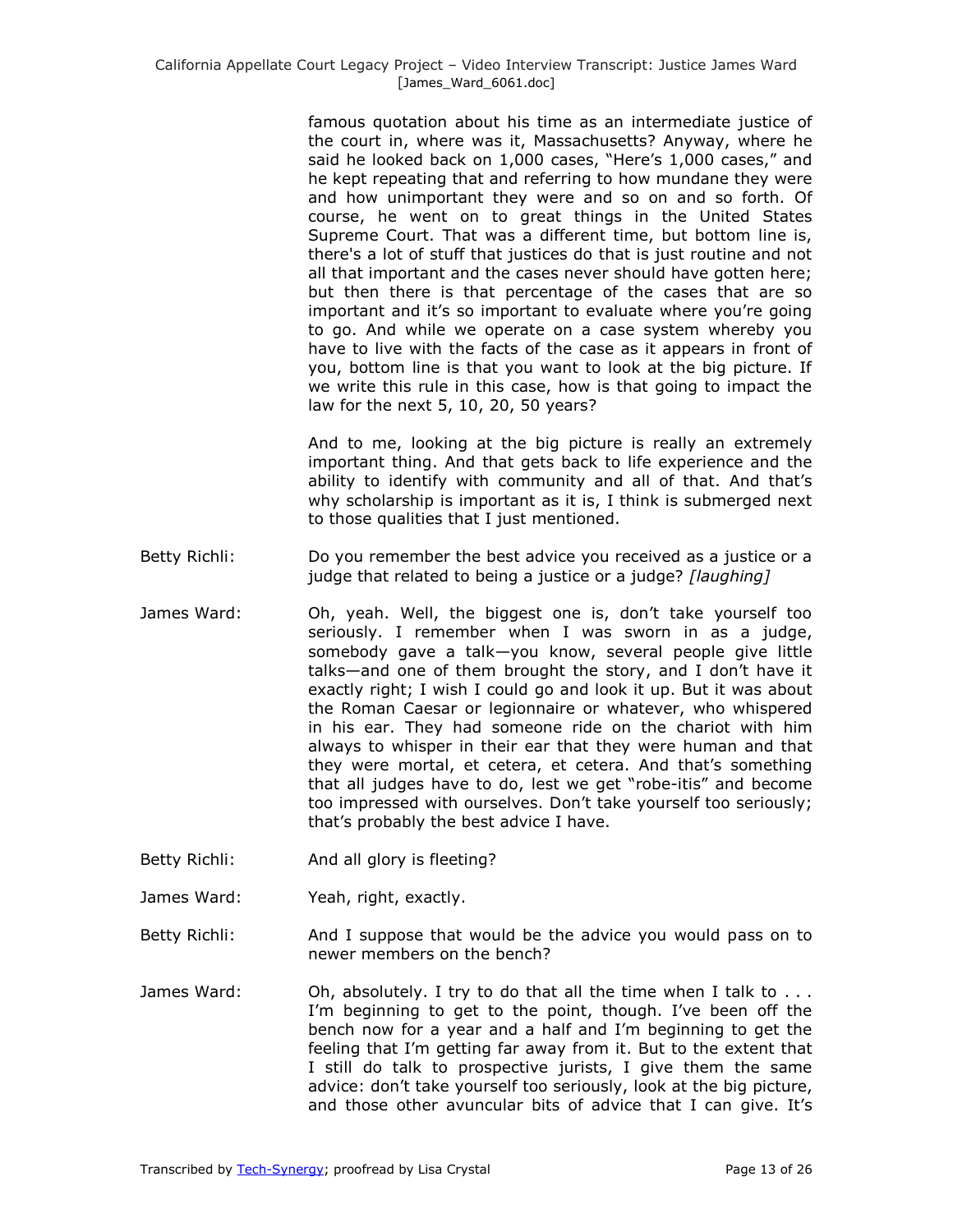wonderful to reach my age, because you can then start being very avuncular with everybody, so I love it.

Betty Richli: Well, aside from being very avuncular you also were very productive in terms of your leadership and the things that you did as an appellate court jurist that really moved beyond deciding cases and writing opinions. And I think now of your chairing of the commission on the plain-English jury instructions for the civil jury instructions. Tell us about that.

### (00:39:53)

- James Ward: Well, that was really a highlight. I spent 10 years, actually, involved in that. Earlier I had chaired a commission, given the task of rewriting the civil discovery laws of the state. Chief Justice Rose Bird and the president of the State Bar at the time asked me to do that, and we accomplished it in . . . oh, I don't know how long it took us, three years or so, to rewrite the civil discovery laws. And perhaps based on that, when Justice George decided to do something about writing plain English jury instructions, he got me involved in it. And Justice Corrigan, of the California Supreme Court, and I split the job; she took the criminal, I took the civil. And we started back in—
- Betty Richli: When you were a baby.
- James Ward: Yeah, when I was still wet behind the ears, back in 1996, 1997 that we started doing it. We had to—because of circumstances with BAJI and with the jury instruction committees in Los Angeles—we had to start from scratch. So we wrote on a blank slate and completely wrote new jury instructions. I took a little pride in the fact that we completed the civil ones before they did the criminal, but they had really a tougher job in many ways. The bottom line was it was really a labor of love and you had to be dedicated. And my job was to be the leader of the band; and to be frank with you, that was a lot easier than the job allocated to people who were the members, because they had to do the academic grunt work and they had to do the study. And all I had to do is get everybody to schmooze and have dinner on Thursday nights in San Francisco or elsewhere. *[laughing]*

Nah, I'm kidding, I did have to work very, very hard to develop a consensus. And that was always my style, was that we would hammer on sometimes a single point, a single sentence, for an hour or more and looking always for a consensus. And then sometimes my fellow . . . the commissioners on my commission would finally say to me, "Why don't you go to a vote?" And I would go, "Well, let's see if we can get a consensus."

Sometimes we had to . . . and I'll never forget, one of the most dramatic votes involved an extremely significant point that went across the board, and the split was 12-12, so it was left to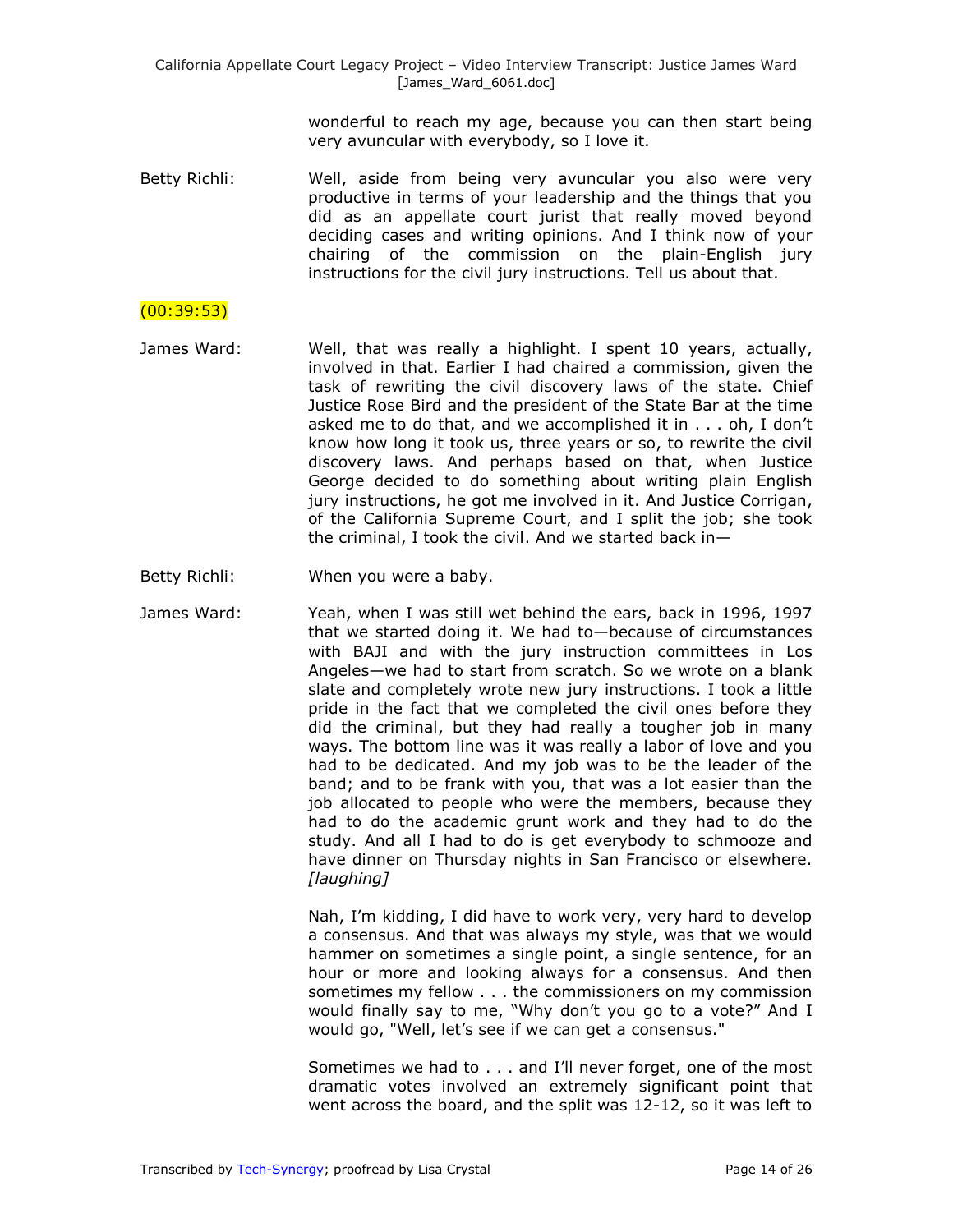the chairman. Well, I had anticipated it and I was able to decide that I'm missing a beat. I decided the issue, and we went on from there. But not very often did we have to vote, because normally I would hammer out a consensus. And in my opinion that helped us do a good job of writing those instructions, and they are marvelous.

I'm still involved nationally, in fact, with the National Center for State Courts. We're holding a conference in Ohio in March, which I just had a conference call on yesterday morning, as a matter of fact. I've spoken in Washington, DC, and New Orleans and elsewhere on the topic of jury instructions because of my involvement here in California. And California is looked to as the leader in the nation for having done this job, and everybody says "Wow, you really did a great job of it." And I take a little bit of pride in the fact that we did; in fact, we were laughing earlier that right behind my head, coming out of the top of my head, these are the volumes that are on the shelf. And somebody said—I think it was a Chief Justice who actually said—"Well, that's going to be your legacy." And I guess in a way it is. But I know full well that it was the work of my committee; it wasn't me. I was just the guy who shepherded them around; that was what my job was.

- Betty Richli: The work that you did on the California jury instructions, you also had worked with the Judges Association; we talked a little bit about that. But since you've left the active pursuit of appellate work in terms of the bench, it's sort of going back to the future for you. And what are you doing now with regard to that?
- James Ward: Well, that was really an interesting development in my life. I didn't really understand what happened after you quit being a judge; I always thought that you were just a retired judge. But there has been a lot of debate of late about the role of retired judges and the role of mediators and arbitrators. I've gone to work with JAMS as an active mediator and arbitrator and I work quite a bit doing that.

## $(00:45:03)$

But vis-à-vis the State Bar, I was required to become a member of the State Bar again, and coincidentally I—

- Betty Richli: So you're a lawyer and a retired jurist.
- James Ward: I'm a lawyer—well, an attorney and a retired jurist. My good friend Manny Real in Los Angeles corrected me on that while saying to me, "Jim, we're all lawyers—whether we're an attorney or a judge, we're all lawyers." Anyway, the bottom line was, I'm back to being an attorney and member of the bar, which is kind of an interesting thing. And some of my former colleagues take great umbrage of that and don't like the idea of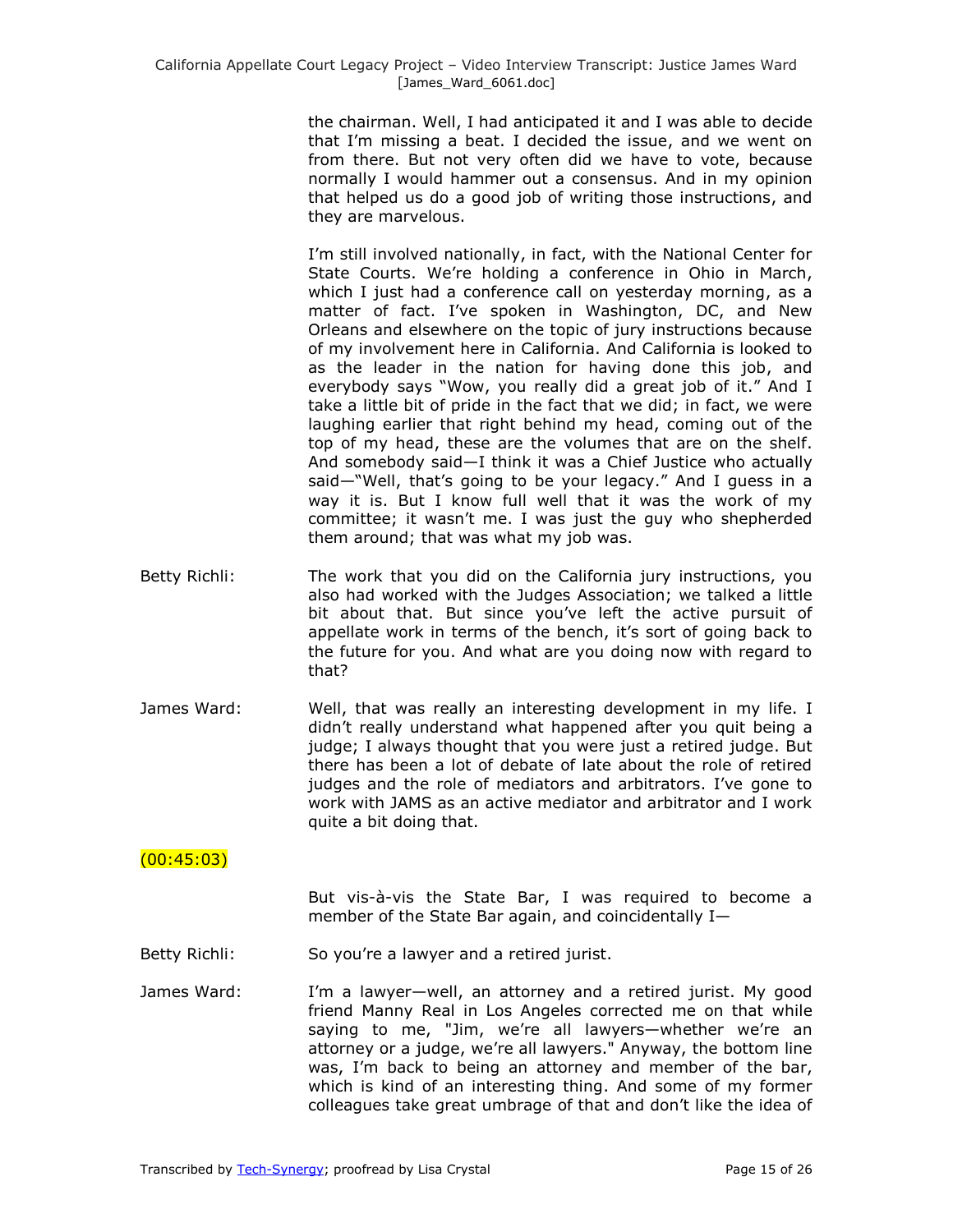having to become a mere attorney again. I don't have that attitude at all. My attitude was I remember how thrilled I was when I became an attorney, and I remember in those days there was something a lot more prevalent than there is now: that they have to have that sort of symbolic little fence in the courtrooms that would have a swinging door on it. Some courts still have it, but others it's not as apparent; and I always felt that when you passed the bar that was kind of what you did, you got to cross that bar, you got to go into that area. And I thought that was really neat. I was thrilled to be an attorney when I became one and I'm thrilled to be one again—not that I want to go out and practice and have clients, but I'm very content with that.

Coincidentally, through some friends in the litigation section of the State Bar, I went to England and studied over there for two weeks, and a week in England and a week in Oxford. And kind of an offshoot of that, I'm now an advisor to the litigation section of the State Bar; and in other small ways, lobbying efforts in Sacramento and otherwise, I'm back active in the State Bar again. It presents a problem at the annual meeting, because do I sign up as a judge or an attorney? I choose to only pay one registration fee, but I've become involved again; and much to my wife's chagrin, I'm buzzing around the state again, going to meetings again. I'd like to do other things, frankly. I know it was your intention to ask me about—

- Betty Richli: I wanted to talk a little bit about, at some point in time in this, and may I just simply lead into that? You are a prolific essayist, writer, and continue to write.
- James Ward: Well, that's about where I was about to go, is one of the things I enjoy the most is writing, and I've written . . . It started I don't remember how many years ago, about the time I was on the Board of Governors in the '80s. I was in a doctor's office and there was some crummy, beat-up old magazine there. I picked it up and read the article and I thought, "I could do better than that." So on my next trip to San Francisco I wrote, I just happened to be there when Prince Charles was in town, so I saw him and I wrote a little essay about it. And then I was flying home on the airplane, and I saw there was an editor in this airplane magazine, so just on a whim I sent it in to him. Instantly they called me and wanted to publish my article and wanted to pay me, which just blew me away. I thought, "Oh, my god, I get paid for doing this?"

But bottom line was, that started kind of an avocation of writing. I've published a number of things through the years, and as you say, they are generally sort of personal-essay type things. A lot of them had to do with the Jenny Commission, jury instructions, discovery laws, et cetera; a lot of them are academic of sorts. But I enjoy the personal ones perhaps the most, and I have shared them with a lot of people—including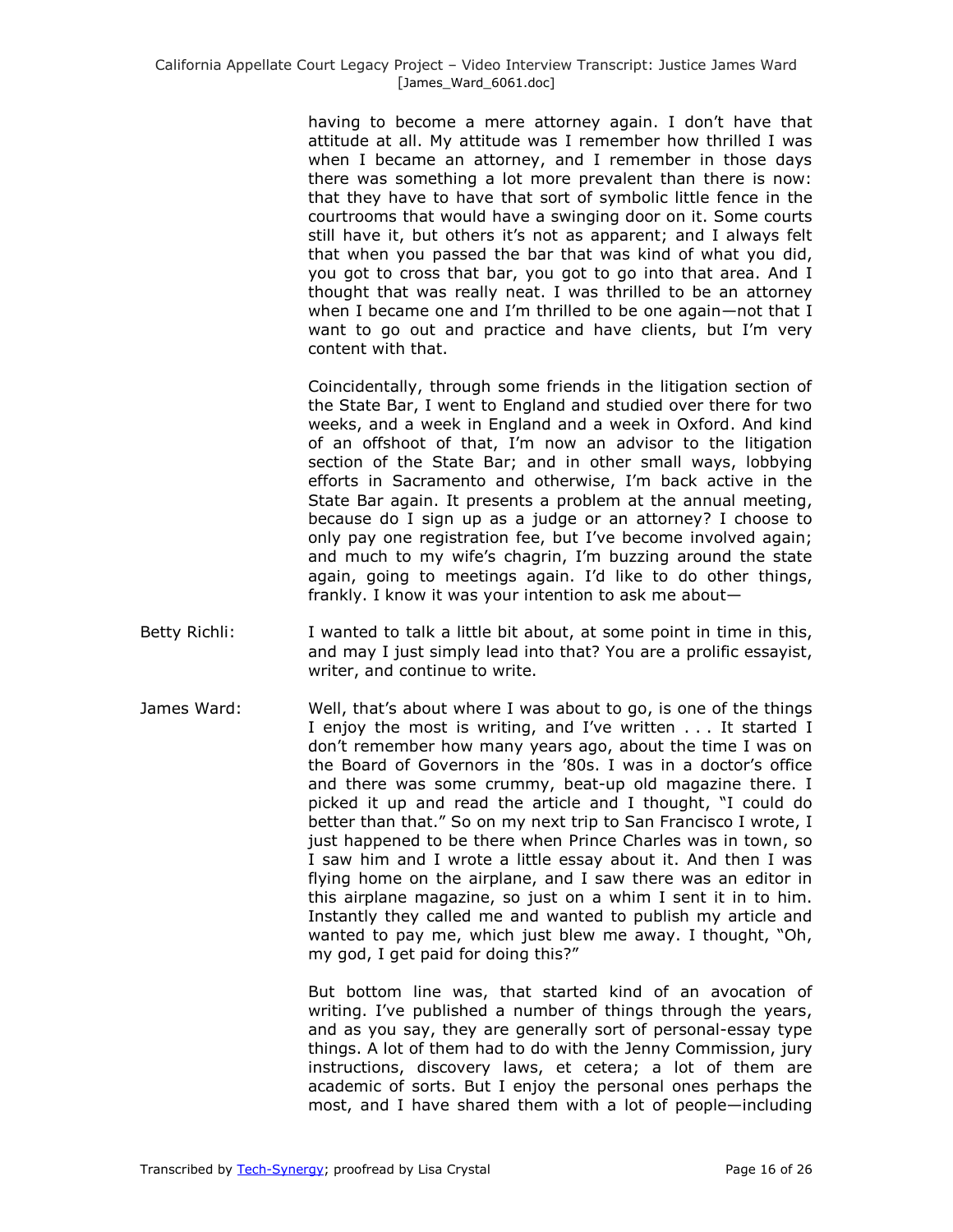> your father, by the way, which always pleased me that he enjoyed reading what I wrote. And I just love to do that. And then I'm also a compulsive journal keeper, and I have volumes of journals that I've written; but I've—

- Betty Richli: And a photographer.
- James Ward: Yeah, there you go. But I've published a lot of articles, but I've also sort of self-published some books. And they're just nothing—they're family stuff and essays and that sort of thing but it's a real passion of mine, and I really enjoy it.
- Betty Richli: What did you enjoy most about your judicial career?
- James Ward: The thing that comes to mind, frankly, was my association with my colleagues. I thought long and hard before I quit because I knew that even though we would still see one another I didn't want to give that up.
- Betty Richli: We didn't want you to either.
- James Ward: Oh, well, thank you, you've very kind. But the bottom line was . . . I've got to think of something more weighty than the association. I think it was just the ability to make a difference. It was remarkable becoming a judge, the effect that that had on my life that I really hadn't expected. Instantly I would go to . . . I would always go to a lot of meetings—the rubber-chicken circuit has always been part of my life—go to meetings, but instead of just being there . . . Certainly I was always being introduced, and that could be a heady experience, but frankly you get a little bored with it. But anyway, that sort of was indicative of the attitude of the community; people viewed me differently. I mean, maybe I had some success as an attorney, big deal, or doing cases before the U.S. Supreme Court. But becoming a judge, suddenly people . . .

I have a very dear friend; I take her to lunch at least once a year or maybe twice a year when I can. She refuses to call me "Jim," she calls me "Justice Ward." [laughing] I can't get over that, but that's sort of indicative of the attitude that the community develops towards you and you get those perks and so on. Then it kind of puts you apart; you can't be quite as friendly with a lot of people that you used to be friendly with too. And in a way I didn't like that; that was something that kind of bothered me. But it was certainly an impact it had on my life.

Betty Richli: Do you think after you became a judge that it affected your ability to serve on community boards? You've always been so active in Riverside, people refer to you and your colleague Judge Miceli as "Mr. and Mr. Riverside." But do you feel that it's helped you, hindered you, or been a benefit?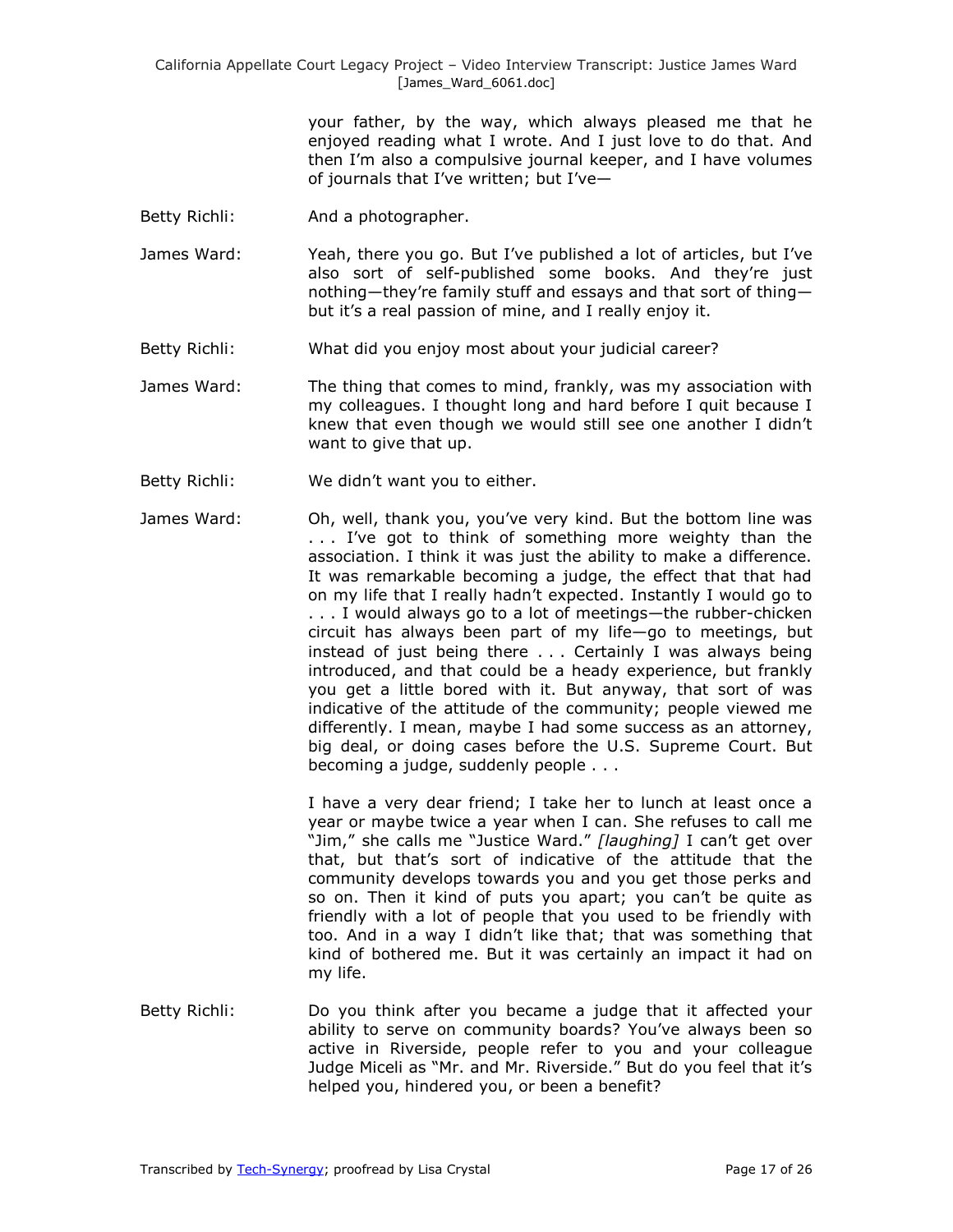- James Ward: Well, a little of all of the above. When I went on the bench, I had to resign from a number of organizations—one because it didn't allow women; and another because it was a lobbying group; and others, they were political in nature. And I had to abandon all of those things, and I can only get back into them partially as a retired judge too, frankly. And so to that extent I had to pull away from the community a bit, which bothered me, frankly, and now that I'm more free to get back involved again, it's kind of fun. I just have been serving on a commission that's investigated the election procedures in the county of Riverside. We just rendered our report as to whether we ought to have paper ballots or electronic voting. And that sort of thing is fun for me; I really, thoroughly enjoy being involved in the community in that way, and I'd kind of welcome being able to get back into doing that. So it's a mixed bag as to when you're a judge. I think some of the rules regarding judges are a little too tightly drawn, that they ought to be able to be more free to be out and about.
- Betty Richli: They isolate you too much from the community you're sworn to serve.
- James Ward: Yeah, isolation is a bad thing for judges, in my mind, as I previously expressed. In any event, it's been a great run. I think being . . . You asked what I liked; I hate to say it, but I did like some of the perks, getting to ride with the CHP and so on and so forth. Now I have to make my own way. But the fact is that being a judge was a wonderful life and it was a real highlight; it was interesting to me. I have a philosophy on it. When I became a trial court judge, which was beyond anything I ever imagined I would get to be, I quickly learned that it was easier to be a trial court judge, as hard as their job is; I mean, they have a tough, tough job, hour by hour, minute by minute, making decisions and nobody else to help them. Trial court judge is a very lonely job in many ways, and a tough, tough job. But as tough as it is, it's easier than being an advocate and being an attorney, because all you have to do is seek the right and make the right decision and listen to, hopefully, two capable advocates on both sides of the issue and then make the decision.

### $(00:55:19)$

I never had trouble making decisions, and so that was easier for me than taking maybe kind of a bad case or a bad client and trying to make satin out of a sow's ear, you know, and try to develop that. The advocate job is the toughest, and a judge's job was in that sense a little bit easier. The interesting thing then was when I made the next transition. As to being on the Court of Appeal, in my opinion as tough as your job is and as tough as the job of being an appellate justice is, it was easier than being a trial judge. And why? Because of the association with other people. You never did anything alone; you always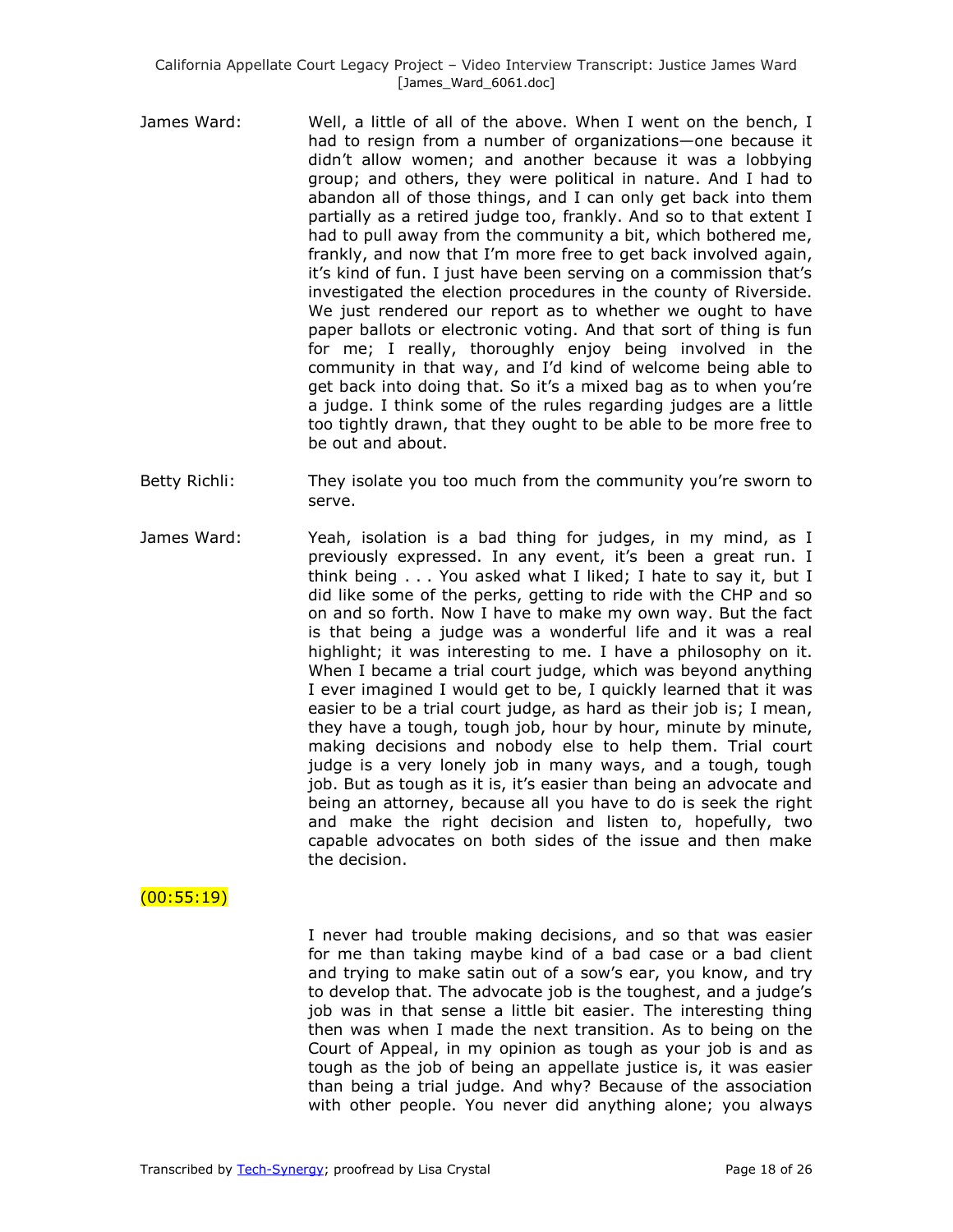> made a decision with two other justices. You never were alone in making decisions; you always had at your elbow wonderful research attorneys.

- Betty Richli: And that's an interesting distinction, because I think lay people, people in the community, don't have a sense of what it is the appellate court does, what the justices do. We hope these interviews will help that perception a bit; but that you really don't work in isolation, you . . . Unlike the trial court, where I always thought it was more like being an independent contractor, on the appellate court you have to have at least one other vote; there has to be some consensus. And to me it was a much easier transition and in a way more enjoyable because you're right, you're not isolated. Although most people think we work in an ivory tower, it really isn't isolated.
- James Ward: It isn't that way at all. Also, you talk about the ivory tower aspect of it, I always find it regrettable when judges, to the extent they do . . . And I'm not critical of anybody, but some of them have a tendency just to want to say, "Well, I'm a judge and I'm an appellate court justice, I'm going to retire to my position.‖ I think they've got to go to bar association meetings, they've got to go to community affairs, they've got to get out in the community and feel the pulse. To me . . . and that's all part of the other philosophy that I expounded on earlier. I think it's very, very important for them to keep in touch.
- Betty Richli: What qualities—we alluded to these, but if you could sort of synthesize it—do you think you have, and that you demonstrated, that made you such a successful jurist, both at the trial level and at the appellate court level? I'm not assuming facts not in evidence here, I hope. *[laughing]*
- James Ward: *[Laughing]* I was afraid maybe you were. I was going to say the premise is that I was successful, I don't know. But I don't know whether I was or not; time will . . . somebody else will make that evaluation. But all I know was that I tried to bring a sense of humor, a sense of collegiality, an involvement in the community; and I tried to bring a look at the big picture. I really . . . only rarely did I ever get to expound in an opinion about the-way-I-thought-the-law-ought-to-be kind of thing because you just don't do that, because you're dealing with the case-by-case basis and you can only address the facts of the case.

But if I had any qualities at all, it was at least I had a fervent desire to bring those attributes to the bench. There are probably people out there who don't think that I was successful at doing it—but anyway, that's their opinion.

Betty Richli: Okay. What impact do you think your judicial career has had on your personal life, your family, and your community? And then before I forget, I also want you to start thinking about—and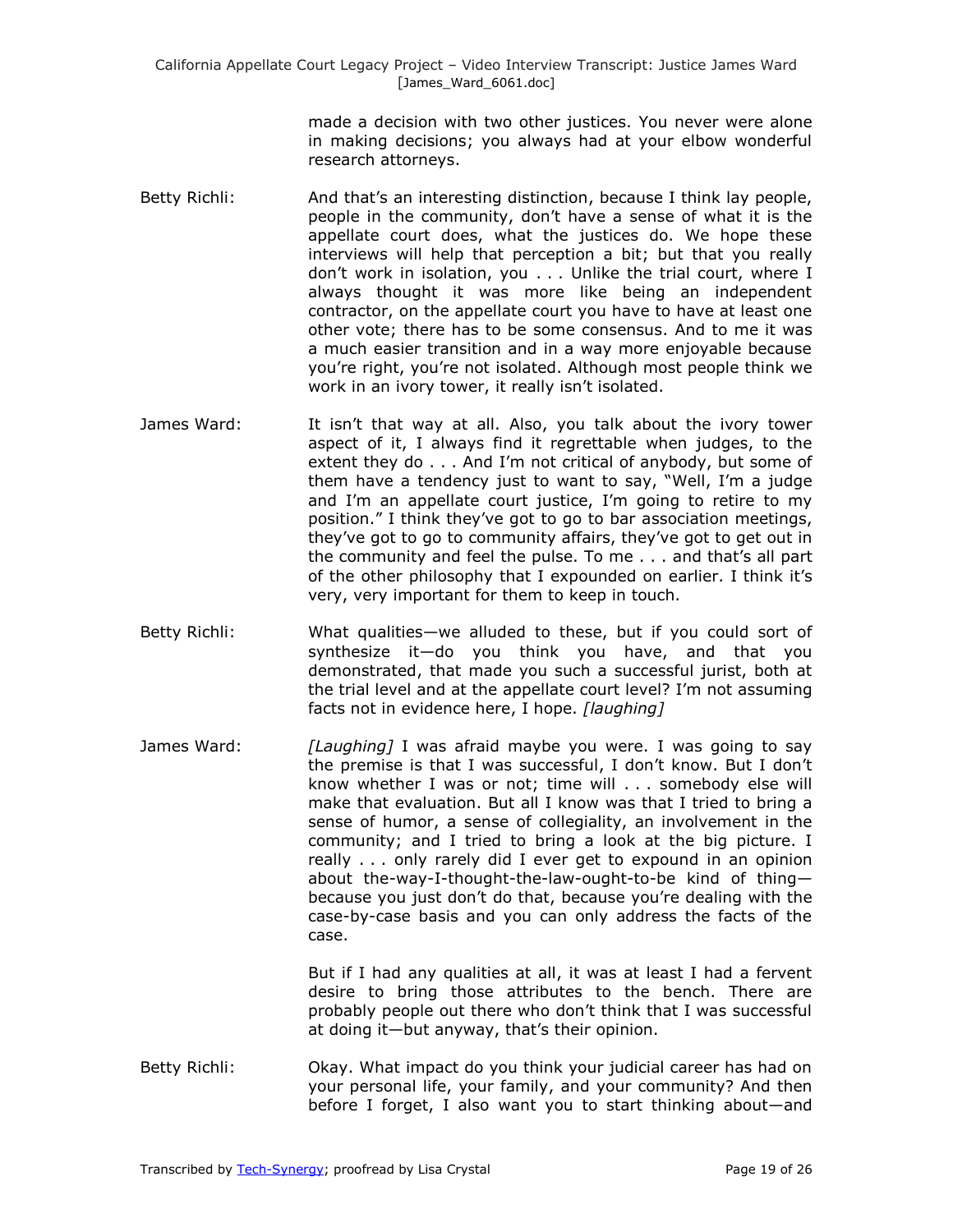this is a part of this—it's not a part of your judicial career, but your legal career and your judicial career spans a large amount of time. And when you started practicing law, we had what most people wouldn't even recognize today, don't know about: justice court.

James Ward: I did practice in front of justice courts. So it was the first lawyering that I ever did—as a matter of fact, fresh out of law school. And in those days, particularly in Riverside County, more so than in other parts of the state, we had a number of justice courts in small communities. The judges were lay judges. One of the ones who was the most interesting to me was a man in a nearby community.

### $(00:60:00)$

His day job was, or his regular job was, the projectionist in the movie theater. But he got elected justice of the peace and he was in the court that they had that kind of the interesting history. You may be familiar with the saga of Willie Boy, the Indian, the renegade Indian, and then a very bad movie was made out of it with Robert Redford. But one of the posse in that thing was a colorful character by the name of Joe Toutain. Well, he was the bailiff of this court that I was referring to, and I had a chance to meet him, and I found that amusing.

But going in front of this particular judge was always an interesting experience; as a deputy DA I had to be really careful, because he just thought that we walked on water and anything we said was the law. And the first time I was ever out there he was reading from a case; the attorneys would occasionally take a case to him. He was, "I can't see; this doesn't seem to say that." And then he was reading  $\dots$  well, he was reading the dissenting opinion. *[laughing]*

But the most fun, though, that I had in the justice court involved yet another colorful judge who was older, shall we say; very old. And he . . . I had some interesting times when I was there as a deputy DA, but shortly after I left the DA's office, I went out to try a defense case, as a defendant was a client of mine. And we got ready to go to trial, and I'd asked for a jury trial, which he couldn't imagine why anybody would want a jury trial, but I prevailed on that point. And so we got there and I arrived that day for the jury trial and I looked out in the audience, and there were the 12 old men sitting out there in the audience. So I said to the clerk  $\ldots$  he says, "Clerk, call the jury."

So they called each name and then they sat all in a row and then he turned to the district attorney and says, "Well, you may call your first witness." And I said, "Wait a minute, Your Honor." I said, "I want to question the jury." The judge said, "Why would you want to do that?" And I said, "Well, perhaps at least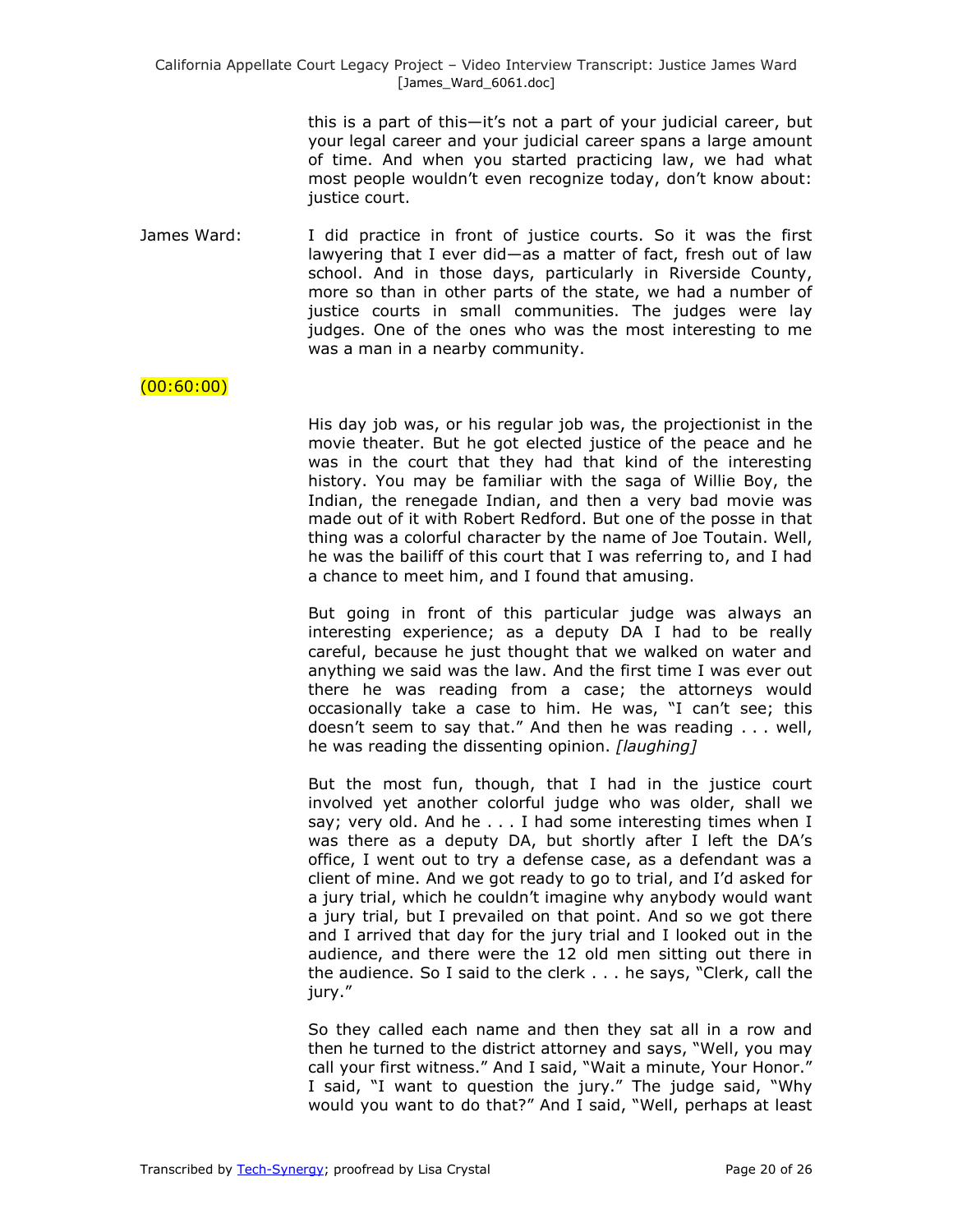some of them have prejudices or biases, there's some problem here." He says, "Well, what would you do?" And I said, "Well, I might ask to excuse some of these gentlemen." And he said, "Well, you can't; we don't have any more jurors." So in the end I was stuck with those 12 jurors. But be that as it may, that was kind of a fun experience.

There was another judge out in the county at that time who was notorious. He hated jury trials, and so what he would do is if they insisted on having a jury trial, he would put up with it for a short while in the morning and then he'd invite everybody, the DA and defense counsel and anybody else that happened to be around, up to his ranch. And everybody would go up to his ranch; and he believed in drinking, so he would serve drinks to everybody. And I was never a party to this, but I understood that sometimes counsel got a little bit inebriated by the time they came back, and often cases settled or got resolved short of that.

But we had a lot of fun in the justice courts in those days. I tried a case against . . . probably shouldn't mention his name, although he's already famous in another way. He wrote a famous song with which we're all familiar; that was his biggest claim to fame. But at this time here he was trying misdemeanor cases in the court in another small community. He came out and he was going to teach this young whippersnapper DA a thing or two, but he didn't know how to voir dire a jury. He was in my domain at that point.

And as I say, that was an interesting time in the justice courts. And that's where I cut my teeth, where I interrogated my first witness, where I made my first argument to a court, and that kind of thing. It was an exciting and interesting time. And they're gone now, the justice courts, and I understand why; but in many ways I miss them, because I think they provided sort of a hometown justice of a good brand.

- Betty Richli: Well, we have now in our court system—which is so large and diversified, and those were all wonderful aspects of it—but the idea that we have to have or do have community outreach. And yet the justice courts, ironically that was just—
- James Ward: That was the ultimate outreach, yeah.
- Betty Richli: Yeah.
- James Ward: Yeah. Well, things are so different now with the unification of the courts, which I supported at the time that it came about but I've since begun to wonder, frankly, whether it was the wise thing to do. It seems to me that intermediate or stair-step courts had certain advantages. And then the other thing is the centralization of the courts in one place—specifically, San Francisco. I supported a lot of those movements too. But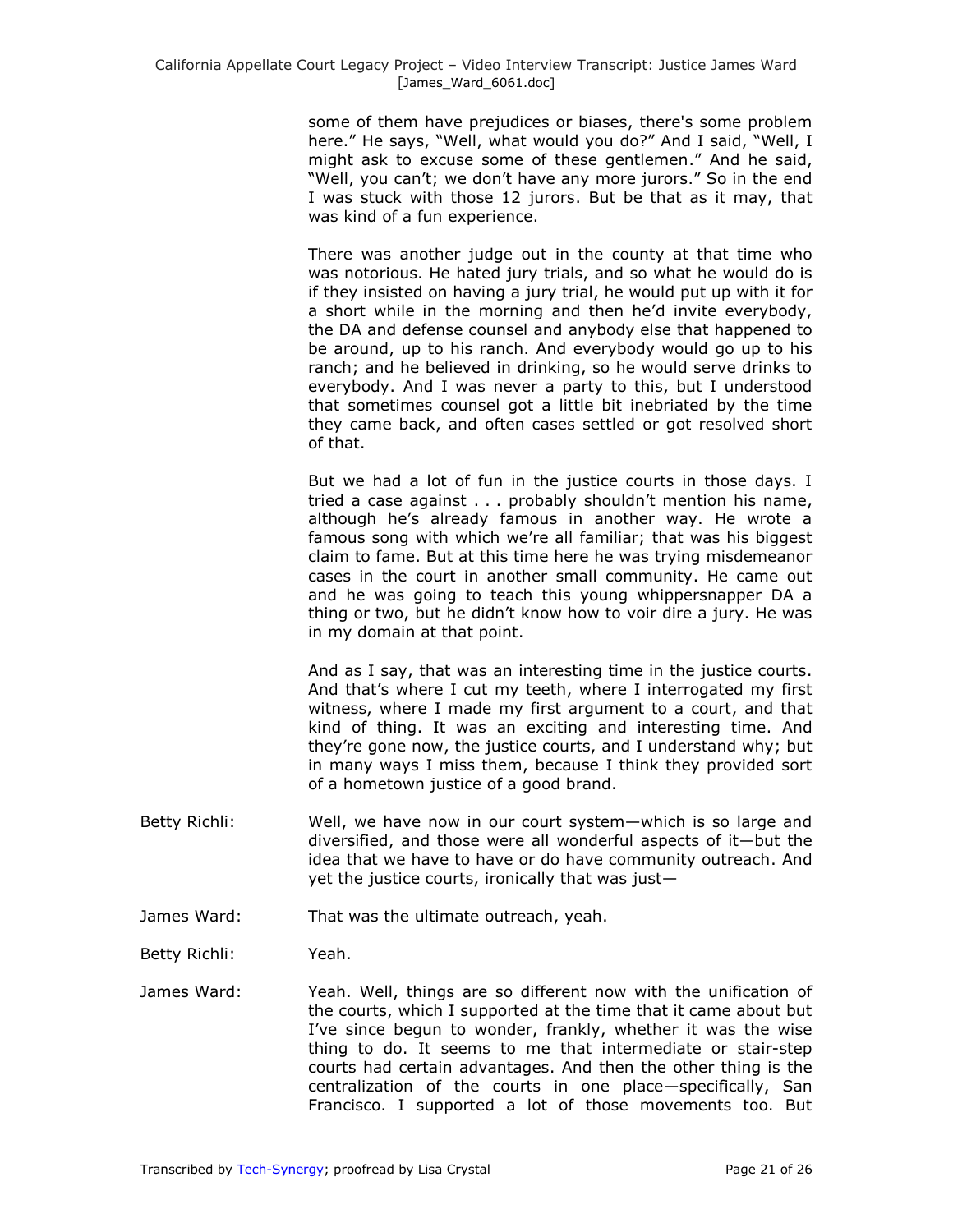sometimes I rock back and wonder whether local court control isn't a better way to go. And I don't want to create a storm of controversy, and I'm not about to start throwing my body in front of the Caterpillar tractors, but the point is I sometimes wonder with this monolithic control of the court system, whether it's all that good. I think it has an effect on the perception that the community has about the courts.

In the old days, when in many communities there was only one judge, people looked at that person as that . . . It was always, in those days, it was always a man, white male. And fortunately that's all changed; but I mean, in those days "That's our judge." And anymore today the community doesn't have that sense of it. They don't know who the judges are, there are so many of them, and then the courthouses . . . like here in Riverside we have a wonderful historic courthouse, and there's a certain community pride and involvement in it. And this is our courthouse, and of course it was built in a controversial time just over 100 years ago, when Riverside wanted its own courthouse; this is our courthouse.

Well, anymore, courthouses aren't going to belong to the community, they're going to belong to the state. Well, they do already, in effect. I guess I'm old-fashioned, but in a way I kind of miss the old way of doing it a little bit.

- Betty Richli: Well, we're talking about, or at least I alluded to the fact that, your judicial career had to have some kind of an impact on your personal life, your family, your relationship to the community. And we get back to that idea of the community. And how did your career . . . or what impact do you think it had on those various aspects of your other lives?
- James Ward: When I started out in the community, I was eager. Frankly, always a little bit a young lawyer wants to make a mark in the community in order to get business. That was one dimension of it. Maybe I'm conceited and it's silly, but I really kind of thought, "Now I want to make an impact on the community." And I got involved and I was president of a lot of local groups and did a lot of work locally and in the Kiwanis Club and blah, blah, blah, and the whole shot. And I really was interested in doing things in the community; I have this in a way sort of the unfortunate result.

In the '80s, when I got involved in the State Bar and I started getting appointed to statewide commissions, my work began to focus more on a statewide level than on the community level. And I'm finding that now in a way I'm trying to come back home a little bit and get a little bit more involved back again with my community. And that's just been kind of unique in my career; that isn't the case, I think, with the typical judge. But the judges . . . I don't want to go over it again, but the judge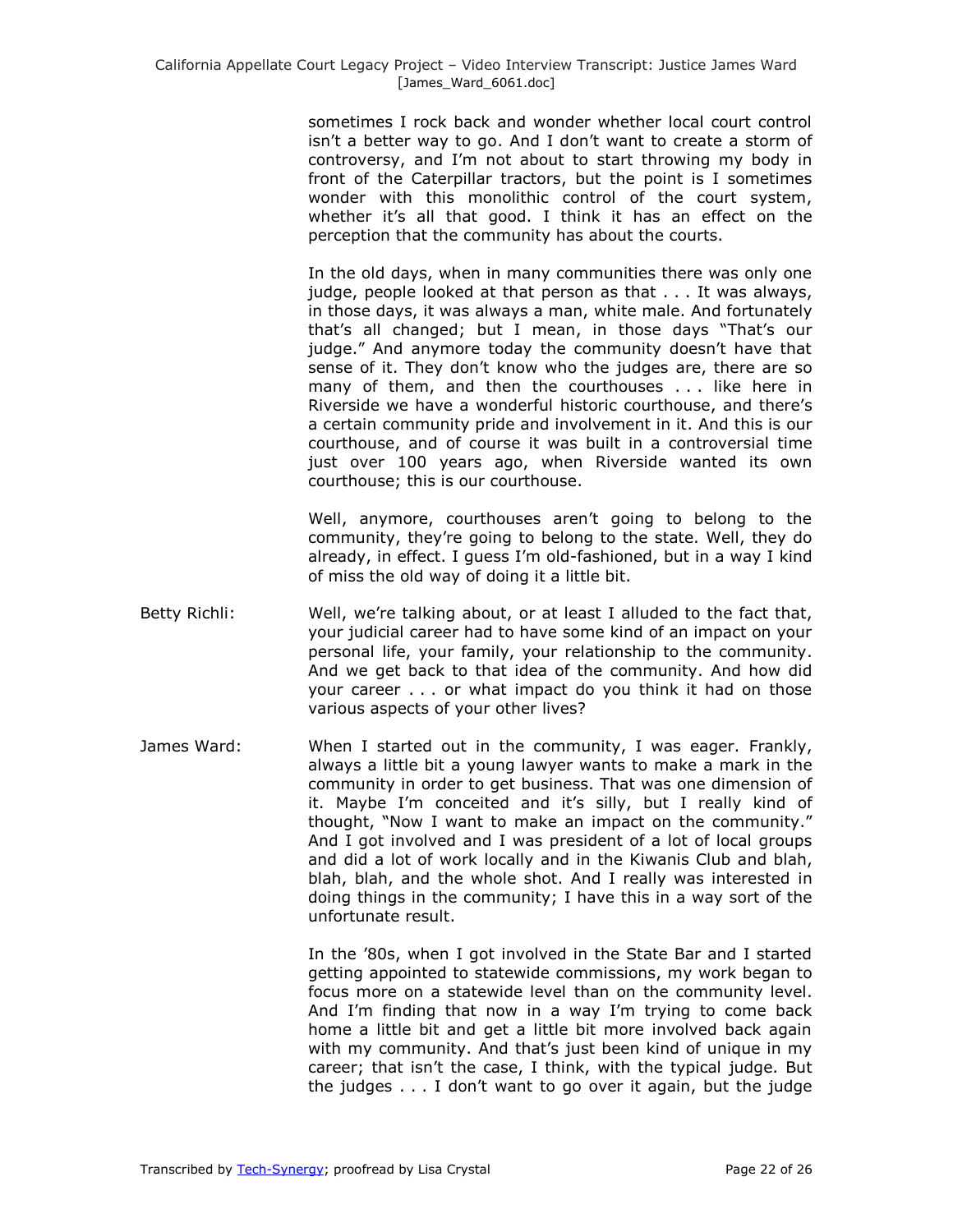has to beware of being appointed to the position and then getting alienated from the community.

- Betty Richli: During the span of your legal career and your tenure on the superior court and the last 10 years that you spent on the appellate court, have you noticed or seen or perceived a shift in the attitude of the public toward the legal profession and the bench?
- James Ward: There's a little bit more of this remoteness in the court process—not a little bit more, a lot more. The court is just another bit of big government out there. When you have a bench of dozens and dozens of judicial officers and a huge bureaucracy that's running the system, it's a little hard for the community and individuals that have to come into this system to feel warm and fuzzy thoughts about it. The old days of the sort of the avuncular, to use the word again, judge propping the little juvenile who's had a scrape with the law up on his—of course then it was always a "he"-but his knee, and talking nononsense to the child, and in an extension to that, in a way talking to the community, we've lost that.

And we now are enmeshed in a giant system, a huge court process. Obviously we're the biggest court system in the world, far and away, and we have a public philosophy in this country that matters ought to be referred to courts. I've traveled a lot, and that's not universally true in the world. Our courts here are so much more active, and we have so many more courts and so much more involvement. It puts a huge burden on those of us who are judges and those of us who are lawyers or attorneys, whatever the case may be, because we as a society are . . . we become involved in the justice system so much more. And we live in a very complex society where things aren't figured out quickly or in an easy way, and so we go to courts all the time. That isn't true around the world, but when things get big they get impersonal and it gets difficult. So that's part of what I see.

And I mentioned before about seeing the big picture. I think the other thing that a person has to do is see the little picture too, because you've got to look down at a person who is appearing in front of you. They're the 10th matter on your law and motion calendar of 26 matters, and that person, it's the first time they have ever set foot in a courtroom, and you're going to make a decision that's really going to impact on their lives. And you got to look down and say to yourself, "Am I doing the right thing for that person?"

And it's hard to do, but I think we have to overcome the bigness of it. And that's what I worry about in today's judicial system versus the one that I came into, because I knew the judges when I came onboard and I knew them. I had a distance; I was a counsel appearing in front of them. But now you just don't know the judges because there are so many of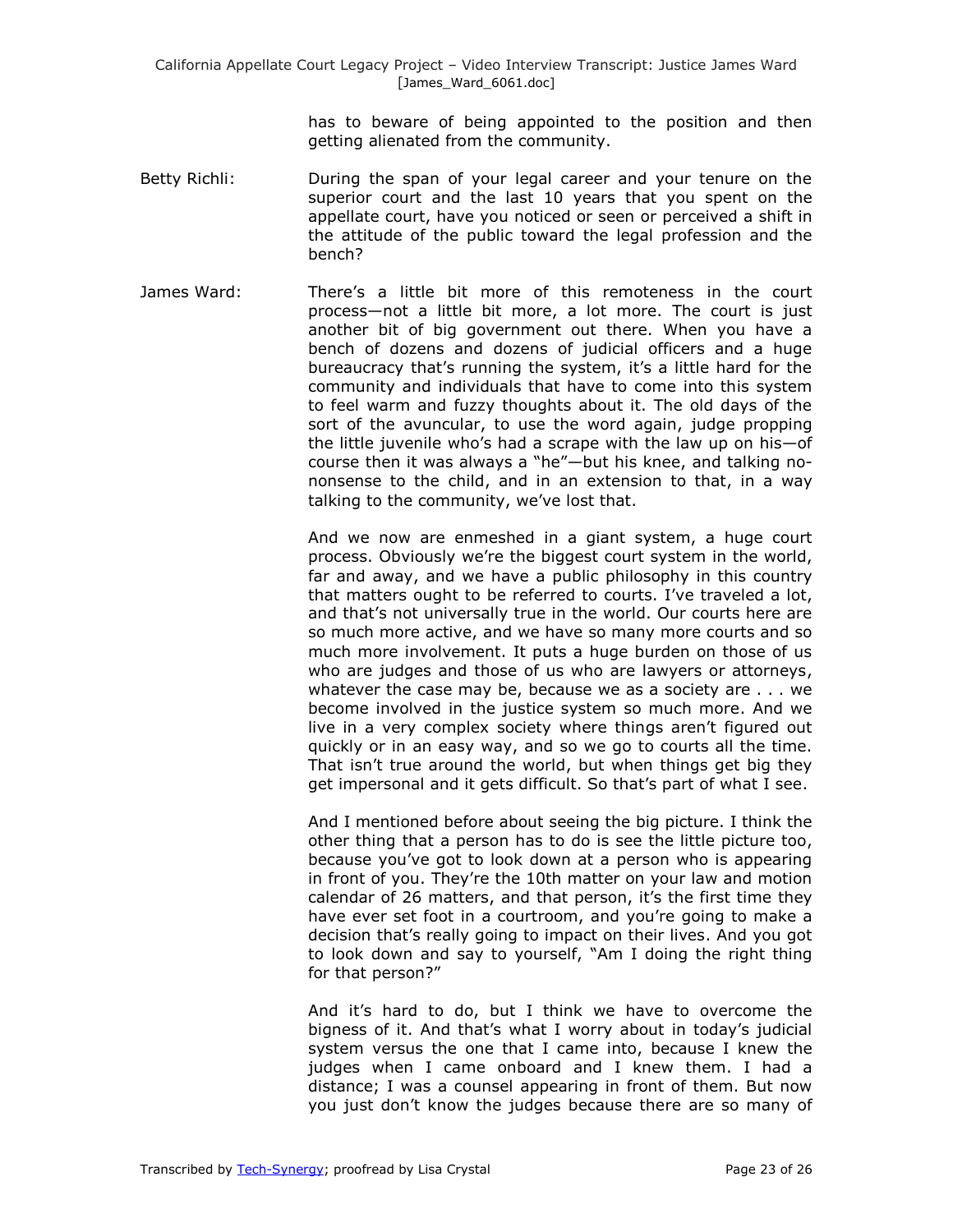them. And that change is a little tough for me to take and it raises all kinds of issues.

- Betty Richli: Do you think that in the judicial education arena those issues should be addressed? And if you were king of the world, how would you deal with that?
- James Ward: Well, it's interesting that you say that. I kind of got discharged out of doing that training in judicial college because the topics that I used to teach, some dean of the college phased them out. I miss that teaching there, because I'd always tried to impart a little of that philosophy to judges that I encountered. And I tried to impart it to judges that I know that come onboard that . . . Nobody listens to me anymore; I'm an old has-been. But bottom line is I think judges really kind of have to very often rock back and look at their impact in the community. Maybe there would be a way that judges in retreats or in special kinds of gatherings and seminars would listen to the public and ask the public the questions you're asking me: what's your view of the judicial system; how do you feel about it? If they knew how they felt about it.

It's always interesting to be a witness. I don't know if you've ever been a witness; I've been a witness in various cases. I've been an expert witness too. But I mean, when you're called to testify and you're brought into that grandeur and power of the court, that gives you a different view of it than when you're sitting there with the black robe on. So I think it would be good periodic . . . I loved a segment of some TV show—I don't remember what it was—where all the doctors and a chief resident or whatever it was made all of the residents wear that stupid gown, hospital gown, because his point was get the feel of the way patients feel. And maybe we ought to do more of that; we ought to put ourselves in the shoes of the poor litigants and the poor attorneys that regularly have to come and appear in front of us.

- Betty Richli: What do you consider to be your greatest legal achievement?
- James Ward: Oh, brother, I was afraid you were going to ask me that.
- Betty Richli: You know this is the summing-up question. *[laughing]*
- James Ward: *[Laughing]* Well, from the standpoint of summing up, when I started out in the practice of law, I looked with such awe at appellate cases that I'd read. And the thing that just stuck with me was that on the page there a name appeared and whether I knew them or not—and for the most part I didn't know them when I first started, of course—that was a name of a person who had authored that opinion and so impacted on my life, my client's life, and the community's life. And it just was aweinspiring to me that anybody would have that amount of knowledge, power, whatever it was to be able to do that, never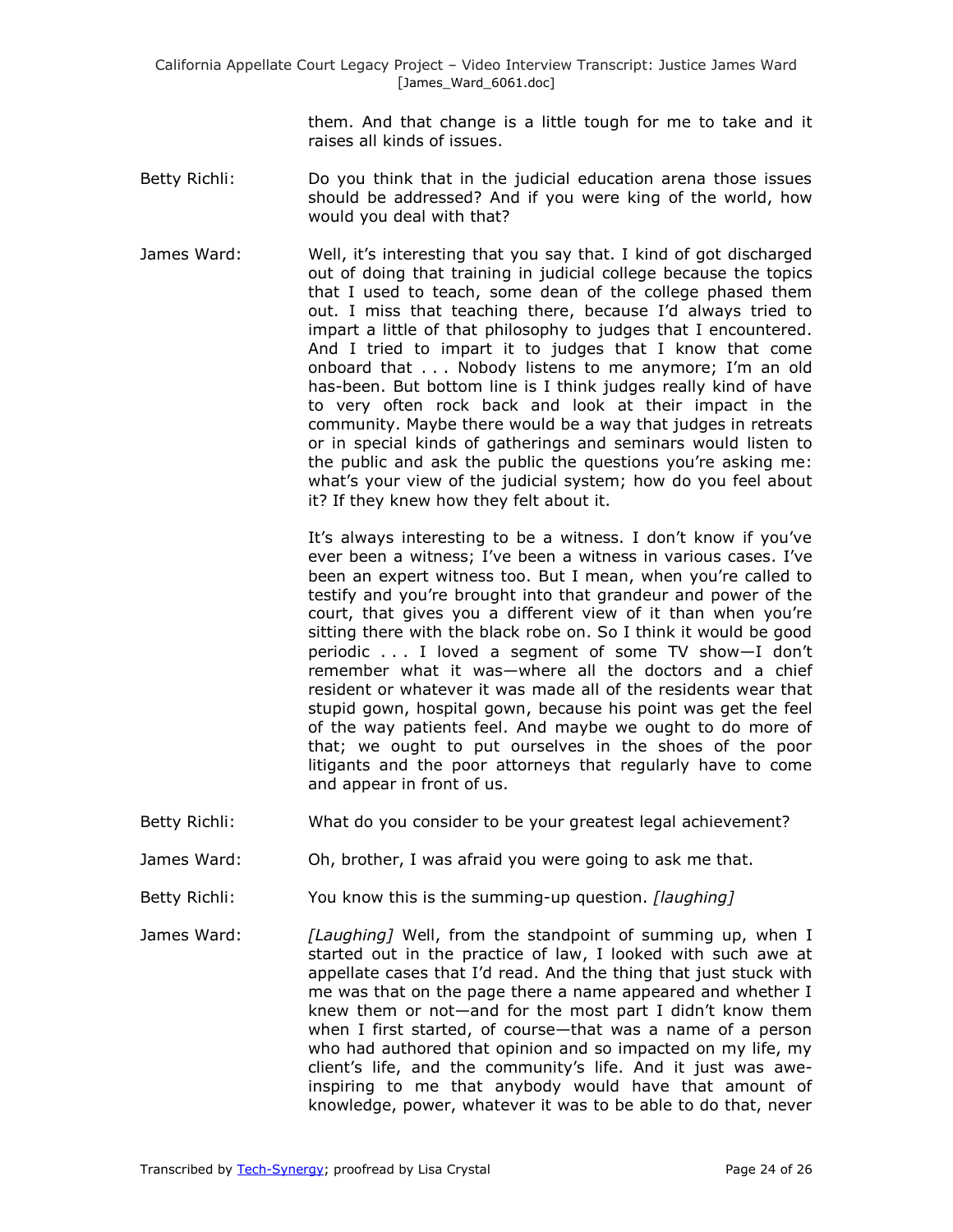in my wildest dreams assuming that I would one day have my name on opinions like that.

I've had the good fortune of giving a lot of speeches and lecturing a lot through the years, and one of the speeches that I've tried to give as often as possible to attorney groups emphasizes the grandeur of the legal profession. And to me it's just a marvelous profession for dozens . . . don't get me started on that. But anyway, it's just a wonderful profession, and it's a noble tradition and a noble pursuit, and no lawyer ought to forget that. One of the things that I try to emphasize when pointing out why that is so, is because the lawyer—whether it's an attorney or a judge—has the ability to impact on and change the laws that make the fabric of our society, that make the glue, that make the societies stick together and make a wonderful system work that's just a marvelous democratic society. It's the legal system that provides the rules that we all live by, and the profession is a place where attorneys and judges have the ability to impact upon that very, very, very important part of our society. And I knew that a little bit when I started out practicing. I would try to make an impact with a case and win a case, and winning the case might result in winning in the appellate court and thereby impacting on the system. And I try to convey to particularly attorneys—well, and judges—that it's important that they recognize their role in that regard.

Then, of course, there's always the legislative dimension and then creating laws as well. But then, of course, there is being an appellate court justice as well. I have had the enormous good fortune of influencing legislation, not only in the civil discovery laws but in other legal areas that I've lobbied and worked in Sacramento. Not only in legislation but in representing clients, such as cases before the United States Supreme Court and the California Supreme Court, too, for that matter; and this court, the appellate court. Then finally being on the appellate court myself.

So I've had the wonderful advantage and opportunity to make an impact on the law that I think is so important in those three very important ways: the legislation, advocacy, or being on the court itself. Now, whether I did a good job or not I don't know; but I do know that I had the impact and I was there and I did the job and I did the best I could. And that to me has always been my philosophy—just, I'm not too smart, but I do the best I can. And I tried hard to make an impact and do the proper thing in connection with the law.

- Betty Richli: I'm not going to ask you the Barbara Walters question "If you were a tree what tree would you be?" But I will ask you this.
- James Ward: Well, I'm glad you're not going to ask me that. *[laughing]*